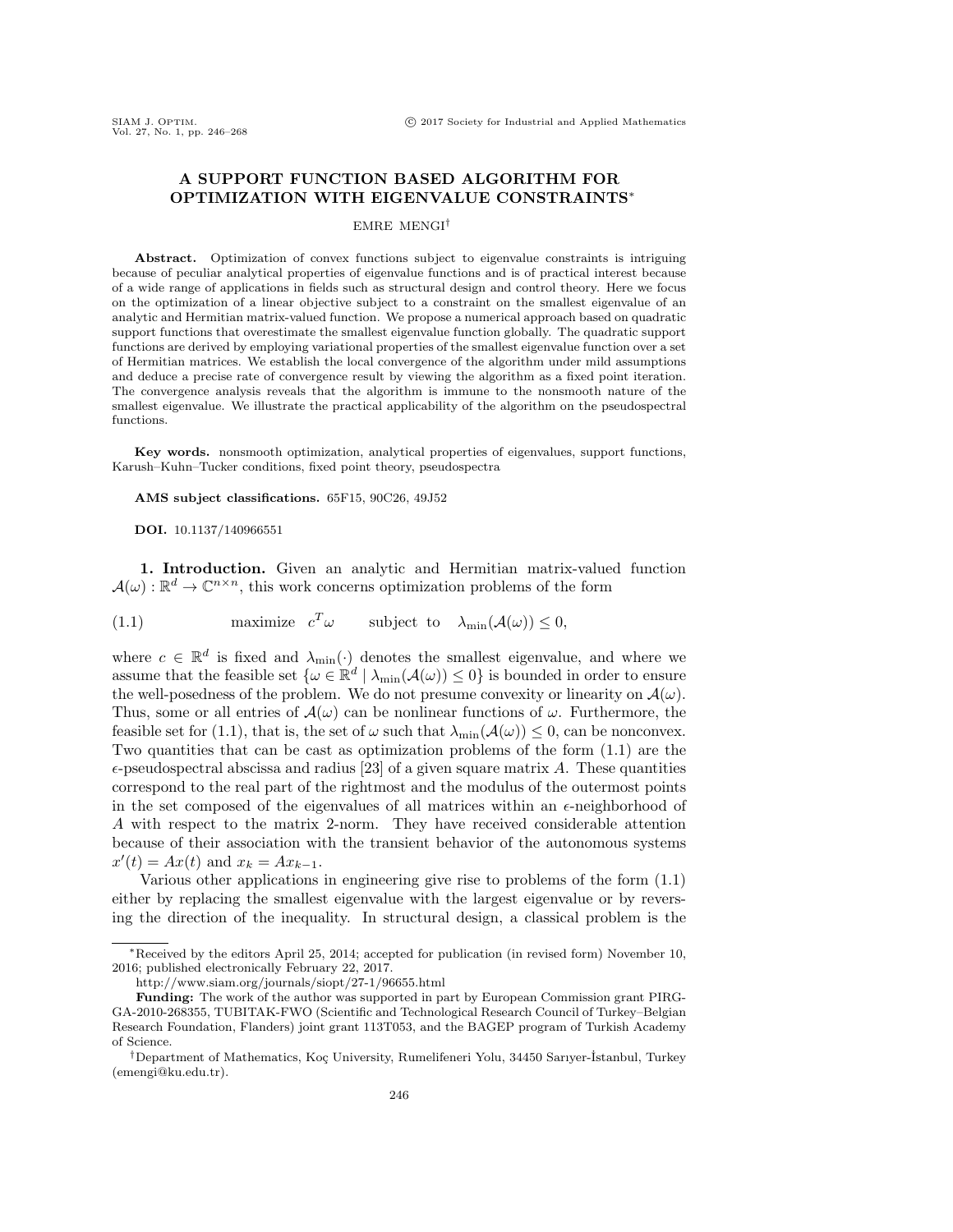minimization of the volume or weight subject to a lower bound on the smallest eigenvalue [\[1\]](#page-22-1). In robust control theory, it is desirable to design a system subject to the largest eigenvalue not exceeding a prescribed tolerance. Even though we focus on framework [\(1.1\)](#page-0-0) and derive an algorithm for that setting, it appears that the algorithm that we come up with works well in practice for such variations. An important family that is related to [\(1.1\)](#page-0-0), with the direction of the inequality reversed, is the family of nonconvex semidefinite programs. The algorithm may work well for the solution of certain nonconvex semidefinite programs locally. We elaborate on such variations later in this paper.

In a recent work [\[19\]](#page-22-2), we pursued support function based ideas to optimize a prescribed eigenvalue of  $\mathcal{A}(\omega)$  globally on a box  $\mathcal{B} \subset \mathbb{R}^d$ . Remarkably, such ideas yield a linearly convergent algorithm that overcomes nonconvexity and nonsmoothness intrinsic to eigenvalue functions. Here we explore the use of support functions for the numerical solution of  $(1.1)$ . We convexify and smooth the problem  $(1.1)$  by approximating the eigenvalue function  $\lambda_{\min}(\mathcal{A}(\cdot))$  with a quadratic support function  $q_k(\cdot)$  about a given  $\omega^{(k)} \in \mathbb{R}^d$  satisfying

<span id="page-1-0"></span>
$$
q_k(\omega^{(k)}) = \lambda_{\min}(\mathcal{A}(\omega^{(k)}))
$$
 and  $q_k(\omega) \ge \lambda_{\min}(\mathcal{A}(\omega))$ 

for all  $\omega \in \mathbb{R}^d$ . Here  $\omega^{(k)}$  is assumed to be feasible so that  $\lambda_{\min}(\mathcal{A}(\omega^{(k)})) \leq 0$ . Thus, the original nonconvex and nonsmooth problem [\(1.1\)](#page-0-0) is replaced by

(1.2) maximize 
$$
c^T \omega
$$
 subject to  $q_k(\omega) \leq 0$ ,

which can be solved analytically, and has a maximizer  $\omega_*$  that is suboptimal yet feasible with respect to the original problem. We build a new quadratic support function  $q_{k+1}(\omega)$  about the maximizer  $\omega^{(k+1)} = \omega_*$ , replace the constraint in [\(1.2\)](#page-1-0) with  $q_{k+1}(\omega) \leq 0$ , and solve the updated convex smooth optimization problem. The practicality of the algorithm rests on a global upper bound on the second derivatives of the smallest eigenvalue function, as the quadratic support functions are built on the existence of such upper bounds. In various cases it is feasible to deduce such bounds analytically.

Optimization based on support functions dates back to the cutting plane method introduced by Kelley [\[13\]](#page-22-3) and Cheney and Goldstein [\[6\]](#page-22-4). These original cutting plane methods are developed to minimize a linear objective subject to convex constraints by employing support functions. With focused research on combinatorial and integer optimization problems, the cutting plane methods are also adopted to solve relaxations of these computationally hard problems [\[20\]](#page-22-5). The original cutting plane method is suitable for convex constraints only, and extensions in the presence of nonconvex constraints to locate a locally optimal solution do not appear straightforward. More recently, inspired by Kelley's cutting plane method, bundle methods became popular for nonsmooth optimization built around linear support functions defined in terms of subgradients [\[14,](#page-22-6) [17,](#page-22-7) [16\]](#page-22-8). Bundle methods are especially effective for the unconstrained optimization of a convex nonsmooth function. In the nonconvex setting, construction of global support functions in terms of subgradients becomes a challenge; see, for instance, [\[11\]](#page-22-9) and references therein for the latest developments concerning nonconvex bundle methods.

**Outline.** In the next section we derive support functions for  $\lambda_{\min}(\mathcal{A}(\omega))$  and specify the algorithm based on the solution of the convex and smooth problem [\(1.2\)](#page-1-0). In section [3,](#page-5-0) we show that the sequence generated by the algorithm converges to a point where the first order optimality conditions for a local maximizer of [\(1.1\)](#page-0-0) hold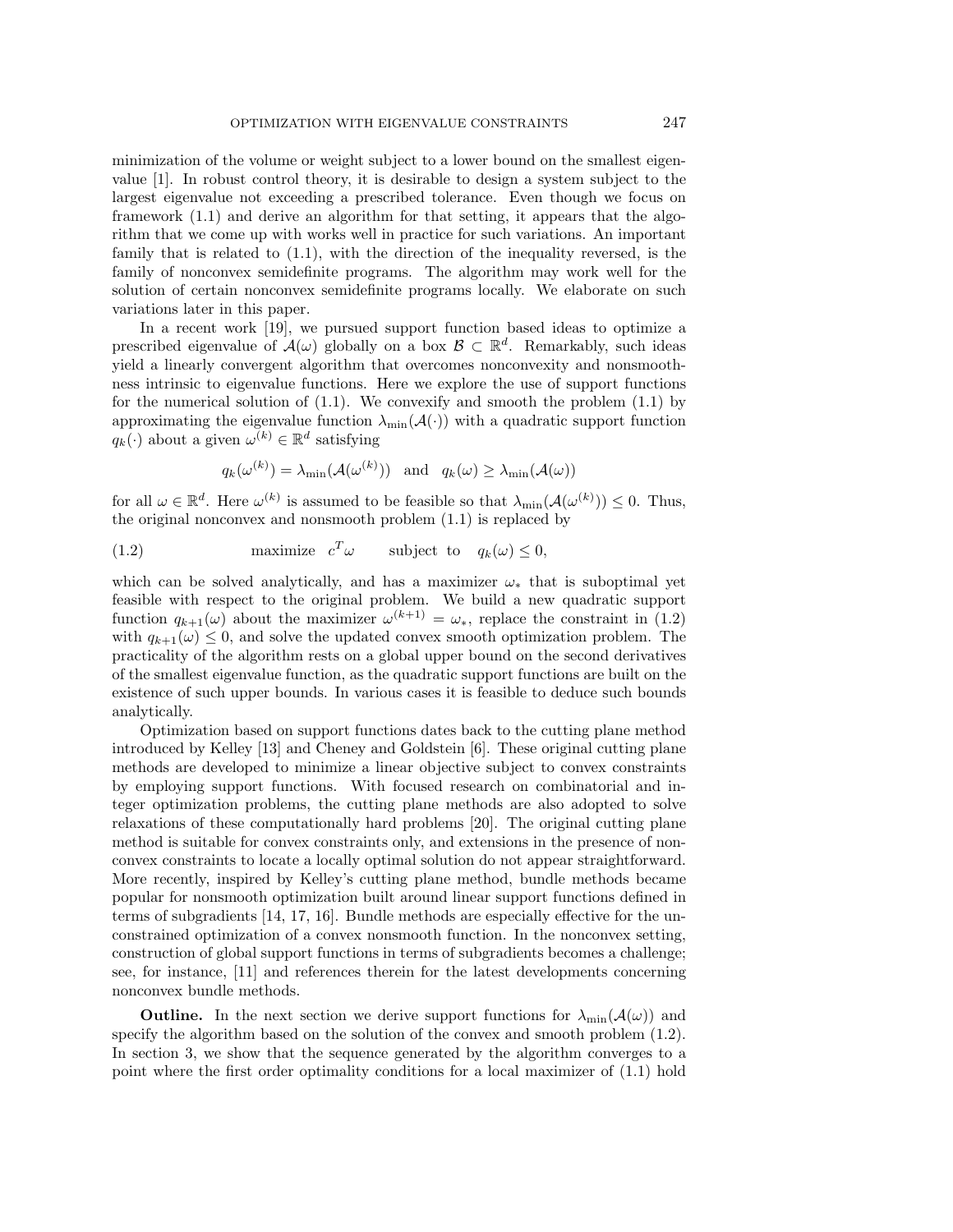under mild assumptions. Remarkably the argument in section [3](#page-5-0) establishes that the convergence to a first order optimal point occurs also in the nonsmooth case, that is, regardless of the multiplicity of the smallest eigenvalue at the converged point. Section [4](#page-9-0) is on a practical variant of the algorithm that converges to a local maximizer of [\(1.1\)](#page-0-0). Section [5](#page-9-1) is devoted to a rate of convergence analysis of the algorithm, by viewing the algorithm as a fixed point iteration. The practicality of the algorithm relies on the deduction of an upper bound on the second derivatives of the smallest eigenvalue function, either analytically or numerically. We present a result in section [6](#page-14-0) that facilitates deducing such an upper bound analytically. The practical usefulness of the algorithm is illustrated on the pseudospectral functions in section [7.](#page-15-0) Finally, section [8](#page-19-0) concerns the applications of the algorithm to the variations of framework [\(1.1\)](#page-0-0) either with a largest eigenvalue constraint instead of the smallest eigenvalue constraint or with a lower bound constraint on the smallest eigenvalue.

2. Derivation of the algorithm. We begin with the derivation of the support functions, which depends on the analytical properties of  $\lambda_{\min} (\mathcal{A}(\omega))$ . We summarize the relevant classical results below [\[21,](#page-22-10) [15\]](#page-22-11).

<span id="page-2-1"></span>LEMMA 2.1. Let  $\mathcal{A}(\omega): \mathbb{R}^d \to \mathbb{C}^{n \times n}$  be Hermitian and analytic, and let  $\Phi : \mathbb{R} \to$  $\mathbb{C}^{n \times n}$  be defined by  $\Phi(\alpha) := \mathcal{A}(\hat{\omega} + \alpha p)$  for given  $\hat{\omega}, p \in \mathbb{R}^d$ . Then the following hold:

- (i) There exist functions  $\phi_1, \ldots, \phi_n : \mathbb{R} \to \mathbb{R}$  that are real analytic on  $\mathbb{R}$  such that  $\{\phi_1(\alpha), \ldots, \phi_n(\alpha)\}\)$  correspond to the set of eigenvalues of  $\Phi(\alpha)$  for all  $\alpha \in \mathbb{R}$ .
- (ii) Suppose that  $\phi(\alpha) := \lambda_{\min}(\Phi(\alpha))$  is simple for all  $\alpha$  on an open interval  $\mathcal I$  in R. Then  $\phi(\alpha)$  is analytic on  $\mathcal{I}$ .
- (iii) The left-hand  $\phi'_{-}(\alpha)$  and the right-hand  $\phi'_{+}(\alpha)$  derivatives of  $\phi(\alpha)$  :=  $\lambda_{\min}(\Phi(\alpha))$  exist everywhere. Furthermore,  $\phi'_{-}(\alpha) \geq \phi'_{+}(\alpha)$  at all  $\alpha \in \mathbb{R}$ .
- (iv) The eigenvalue function  $\lambda_{\min}(\mathcal{A}(\omega))$  is twice continuously differentiable at all  $\omega \in \mathbb{R}^d$  where it is simple. Furthermore, at all such  $\omega$  we have

$$
\frac{\partial \lambda_{\min}(\mathcal{A}(\omega))}{\partial \omega_j} = v_n(\omega)^* \frac{\partial \mathcal{A}(\omega)}{\partial \omega_j} v_n(\omega)
$$

and

$$
\frac{\partial^2 \lambda_{\min}(\mathcal{A}(\omega))}{\partial \omega_k \partial \omega_\ell} = v_n^*(\omega) \frac{\partial^2 \mathcal{A}(\omega)}{\partial \omega_k \partial \omega_l} v_n(\omega) \n+ 2 \cdot \Re \left[ \sum_{m=1}^{n-1} \frac{1}{\lambda_{\min}(\mathcal{A}(\omega)) - \lambda_m(\omega)} \left( v_n(\omega)^* \frac{\partial \mathcal{A}(\omega)}{\partial \omega_k} v_m(\omega) \right) \left( v_m(\omega)^* \frac{\partial \mathcal{A}(\omega)}{\partial \omega_\ell} v_n(\omega) \right) \right],
$$

where  $\lambda_m(\omega)$  denotes the mth largest eigenvalue of  $\mathcal{A}(\omega)$  and  $v_m(\omega)$  denotes an associated eigenvector that is analytic along every line in  $\mathbb{R}^d$  such that  ${v_1(\omega), \ldots, v_n(\omega)}$  is orthonormal.

In the theorem below and elsewhere,  $\|\cdot\|$  denotes the Euclidean norm on  $\mathbb{R}^d$ , the scalar  $\gamma$  is positive and denotes a global upper bound satisfying

<span id="page-2-0"></span>(2.1) 
$$
\lambda_{\max}\left[\nabla^2 \lambda_{\min}(\mathcal{A}(\omega))\right] \leq \gamma \ \forall \omega \in \mathbb{R}^d \text{ such that } \lambda_{\min}(\mathcal{A}(\omega)) \text{ is simple,}
$$

<span id="page-2-2"></span>and  $\lambda_{\text{max}}[\cdot]$  represents the largest eigenvalue of its matrix argument. This result may appear to follow from a straightforward application of Taylor's theorem. But the nonsmooth nature of  $\lambda_{\min}(\mathcal{A}(\omega))$  complicates matters.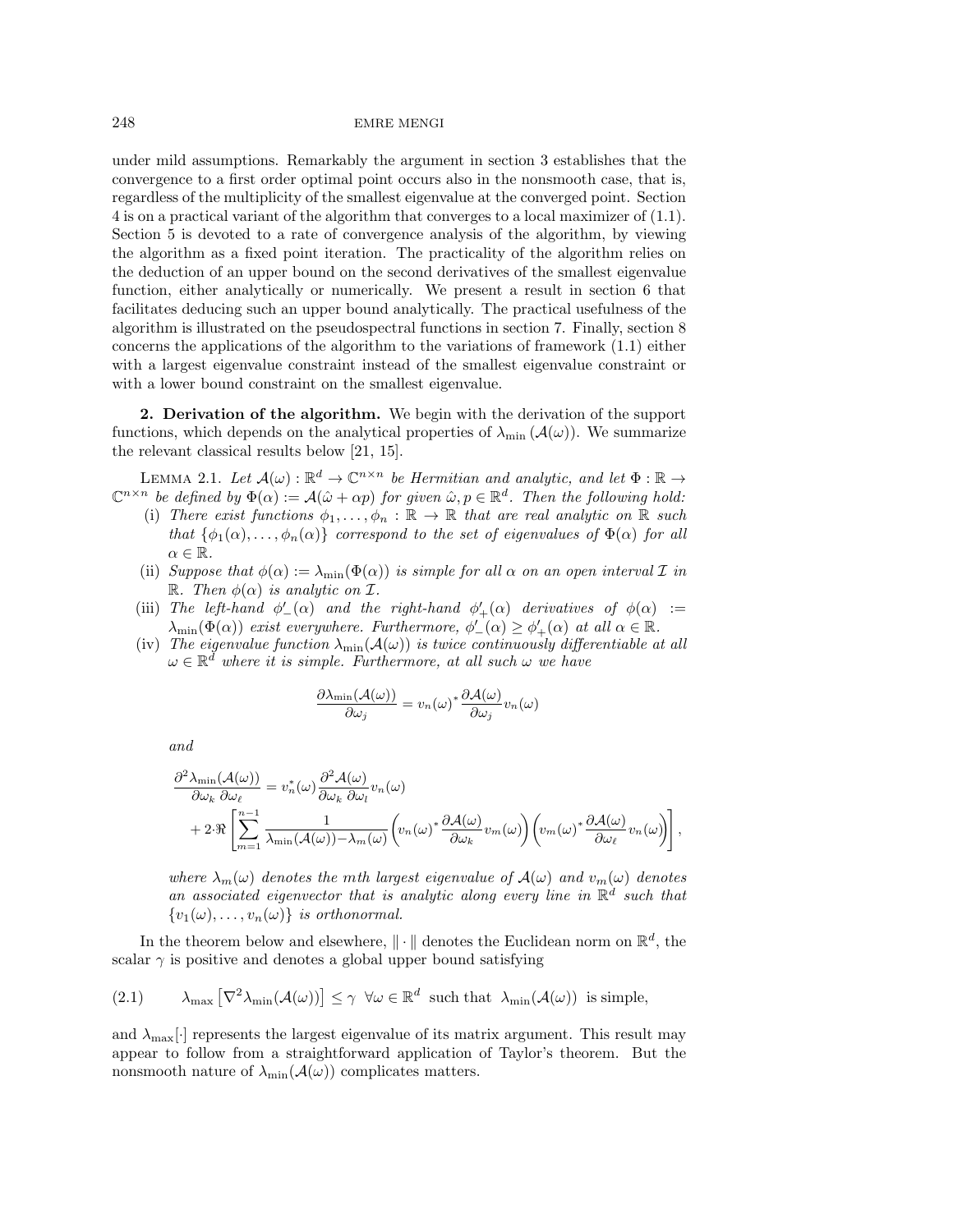THEOREM 2.2 (support functions). Suppose  $\mathcal{A}(\omega) : \mathbb{R}^d \to \mathbb{C}^{n \times n}$  is Hermitian and analytic,  $\gamma \in \mathbb{R}$  satisfies [\(2.1\)](#page-2-0), and  $\omega^{(k)} \in \mathbb{R}^d$  is such that  $\lambda_{\min}(\mathcal{A}(\omega^{(k)}))$  is simple. Then

<span id="page-3-3"></span>
$$
(2.2) \quad \lambda_{\min}(\mathcal{A}(\omega)) \leq q_k(\omega) := \lambda_k + \nabla \lambda_k^T (\omega - \omega^{(k)}) + \frac{\gamma}{2} ||\omega - \omega^{(k)}||^2 \quad \forall \omega \in \mathbb{R}^d,
$$

where  $\lambda_k := \lambda_{\min}(\mathcal{A}(\omega^{(k)}))$  and  $\nabla \lambda_k := \nabla \lambda_{\min}(\mathcal{A}(\omega^{(k)})).$ 

*Proof.* Let  $p = (\omega - \omega^{(k)})/||\omega - \omega^{(k)}||$ , and define  $\phi(\alpha) := \lambda_{\min} (\mathcal{A}(\omega^{(k)} + \alpha p)).$ Denote the points on  $(0, ||\omega - \omega^{(k)}||)$  where  $\lambda_{\min} (\mathcal{A}(\omega^{(k)} + \alpha p))$  is not simple with  $\alpha_1, \ldots, \alpha_m$ . There are finitely many such points, because  $\lambda_{\min}(\mathcal{A}(\omega^{(k)} + \alpha p))$  is the minimum of  $n$  analytic functions from part (i) of Lemma [2.1.](#page-2-1) Indeed, two analytic functions are identical or can intersect each other at finitely many points on a finite interval.

Partition the open interval  $(0, ||\omega - \omega^{(k)}||)$  into open subintervals  $\mathcal{I}_j := (\alpha_j, \alpha_{j+1})$ for  $j = 0, \ldots, m$  where  $\alpha_0 = 0, \alpha_{m+1} = ||\omega - \omega^{(k)}||$ . On each open subinterval  $\mathcal{I}_j$  the function  $\phi(\alpha)$  is analytic from part (ii) of Lemma [2.1.](#page-2-1) Indeed  $\phi(\alpha) = \phi_{i_j}(\alpha)$  on the closure of  $\mathcal{I}_j$  for some analytic  $\phi_{i_j}(\alpha)$  stated in part (i) of Lemma [2.1,](#page-2-1) and moreover  $\phi'_+(\alpha_j) = \phi'_{i_j}(\alpha_j)$ . Thus applying Taylor's theorem, for each  $\alpha$  on the closure of  $\mathcal{I}_j$ , we deduce

<span id="page-3-0"></span>(2.3)  
\n
$$
\phi(\alpha) = \phi(\alpha_j) + \phi'_+(\alpha_j)(\alpha - \alpha_j) + \frac{\phi''(\eta)}{2}(\alpha - \alpha_j)^2
$$
\n
$$
= \phi(\alpha_j) + \phi'_+(\alpha_j)(\alpha - \alpha_j) + \frac{p^T \nabla^2 \lambda_{\min}(\mathcal{A}(\omega^{(k)} + \eta p))p}{2}(\alpha - \alpha_j)^2
$$
\n
$$
\leq \phi(\alpha_j) + \phi'_+(\alpha_j)(\alpha - \alpha_j) + \frac{\gamma}{2}(\alpha - \alpha_j)^2
$$

for some  $\eta \in \mathcal{I}_j$ , where the second equality is due to the twice differentiability of  $\lambda_{\min}(\mathcal{A}(\omega))$  at  $\omega^{(k)} + \eta p$  (part (iv) of Lemma [2.1\)](#page-2-1), and the last inequality is due to  $p^T \nabla^2 \lambda_{\min} (\mathcal{A}(\omega^{(k)} + \eta p)) p \leq \lambda_{\max} [\nabla^2 \lambda_{\min} (\mathcal{A}(\omega^{(k)} + \eta p))]$  and [\(2.1\)](#page-2-0). Furthermore, for  $\alpha \in \mathcal{I}_j$ , an application of the mean value theorem yields

$$
\frac{\phi'(\alpha) - \phi'_+(\alpha_j)}{\alpha - \alpha_j} = \phi''(\varepsilon) = p^T \nabla^2 \lambda_{\min} (\mathcal{A}(\omega^{(k)} + \varepsilon p)) p \le \gamma
$$

for some  $\varepsilon \in (\alpha_i, \alpha)$ . Thus

<span id="page-3-2"></span>
$$
\phi'(\alpha) \le \phi'_+(\alpha_j) + \gamma(\alpha - \alpha_j).
$$

<span id="page-3-1"></span>Next we claim

 $(2.4)$ 

(2.5) 
$$
\phi(\alpha_{m+1}) \le \phi(\alpha_j) + \phi'_+(\alpha_j)(\alpha_{m+1} - \alpha_j) + \frac{\gamma}{2}(\alpha_{m+1} - \alpha_j)^2
$$

for  $j = 0, \ldots, m$ . This is certainly true for  $j = m$  from [\(2.3\)](#page-3-0) on the interval  $\mathcal{I}_m$ and with  $\alpha = \alpha_{m+1}$ . Suppose that inequality [\(2.5\)](#page-3-1) holds for  $k \geq 1$ . Exploiting  $\phi'_{+}(\alpha_k) \leq \phi'_{-}(\alpha_k)$  (see part (iii) of Lemma [2.1\)](#page-2-1) and then applying inequalities [\(2.3\)](#page-3-0) and [\(2.4\)](#page-3-2) with  $\alpha = \alpha_k$  on the interval  $\mathcal{I}_{k-1}$  lead us to

$$
\phi(\alpha_{m+1}) \leq \phi(\alpha_k) + \phi'_{-}(\alpha_k)(\alpha_{m+1} - \alpha_k) + \frac{\gamma}{2}(\alpha_{m+1} - \alpha_k)^2
$$
  
\n
$$
\leq \phi(\alpha_{k-1}) + \phi'_{+}(\alpha_{k-1})(\alpha_k - \alpha_{k-1}) + \frac{\gamma}{2}(\alpha_k - \alpha_{k-1})^2
$$
  
\n
$$
+ [\phi'_{+}(\alpha_{k-1}) + \gamma(\alpha_k - \alpha_{k-1})](\alpha_{m+1} - \alpha_k) + \frac{\gamma}{2}(\alpha_{m+1} - \alpha_k)^2
$$
  
\n
$$
= \phi(\alpha_{k-1}) + \phi'_{+}(\alpha_{k-1})(\alpha_{m+1} - \alpha_{k-1}) + \frac{\gamma}{2}(\alpha_{m+1} - \alpha_{k-1})^2.
$$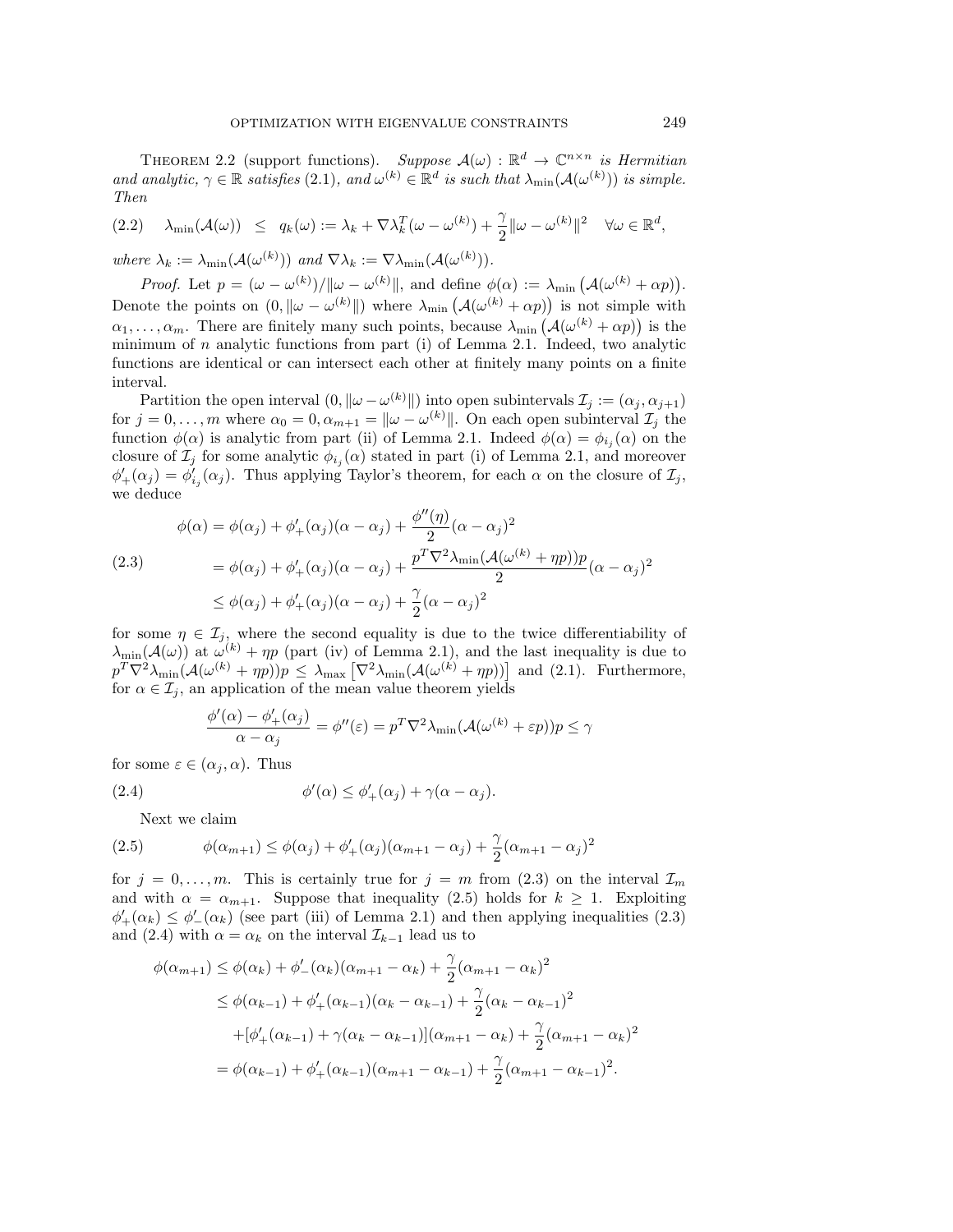Thus, by induction, we conclude

$$
\phi(\alpha_{m+1}) \le \phi(\alpha_0) + \phi'_+(\alpha_0)(\alpha_{m+1} - \alpha_0) + \frac{\gamma}{2}(\alpha_{m+1} - \alpha_0)^2.
$$

Recalling  $\phi(\alpha_0) = \phi(0) = \lambda_k$ ,  $\phi'_+(\alpha_0) = \phi'(0) = \nabla \lambda_k^T p$ , and  $(\alpha_{m+1} - \alpha_0) = ||\omega - \omega^{(k)}||$ , we obtain the desired inequality

$$
\lambda_{\min}(\mathcal{A}(\omega)) \leq \lambda_k + \nabla \lambda_k^T(\omega - \omega^{(k)}) + \frac{\gamma}{2} ||\omega - \omega^{(k)}||^2.
$$

Note. The following more general form of Theorem [2.2](#page-2-2) is also apparent by replacing  $\mathbb{R}^d$  with a convex subset  $\mathcal{C} \subseteq \mathbb{R}^d$ : If the scalar  $\gamma$  is an upper bound as in [\(2.1\)](#page-2-0) on C rather than on  $\mathbb{R}^d$ , for each  $\omega^{(k)} \in \mathcal{C}$  where  $\lambda_{\min}(\mathcal{A}(\omega^{(k)}))$  is simple, the inequality in [\(2.2\)](#page-3-3) holds for all  $\omega \in \mathcal{C}$ , that is,  $q_k(\omega)$  is a support function on  $\mathcal{C}$ .

Given a feasible point  $\omega^{(0)} \in \mathbb{R}^d$  satisfying  $\lambda_{\min}(\mathcal{A}(\omega^{(0)})) \leq 0$ , the algorithm generates a sequence  $\{\omega^{(k)}\}$  of feasible points in  $\mathbb{R}^d$ . The update of  $\omega^{(k)}$  is based on the solution of the following convex and smooth optimization problem:

(2.6)

<span id="page-4-0"></span>maximize 
$$
c^T \omega
$$
 subject to  $q_k(\omega) := \lambda_k + \nabla \lambda_k^T (\omega - \omega^{(k)}) + \frac{\gamma}{2} ||\omega - \omega^{(k)}||^2 \le 0$ .

The next point  $\omega^{(k+1)}$  is defined to be the unique maximizer of the problem above. Notice that the feasible set of the convex problem [\(2.6\)](#page-4-0) is contained inside the feasible set of the original problem [\(1.1\)](#page-0-0), i.e.,

$$
\mathcal{F}_k := \{ \omega \in \mathbb{R}^d \mid q_k(\omega) \leq 0 \} \qquad \subseteq \qquad \mathcal{F} := \{ \omega \in \mathbb{R}^d \mid \lambda_{\min}(\mathcal{A}(\omega)) \leq 0 \}.
$$

Thus  $\omega^{(k+1)} \in \mathcal{F}_k \subseteq \mathcal{F}$  remains feasible. It is assumed by the algorithm that  $\lambda_{\min}(\mathcal{A}(\omega^{(k)}))$  is simple for each  $\omega^{(k)}$  in the sequence, which introduces no difficulties in practice, since the set of points  $\omega$  such that  $\lambda_{\min}(\mathcal{A}(\omega))$  is not simple is a subset of  $\mathbb{R}^d$  of measure zero. On the other hand, being close to a multiple eigenvalue does not cause harm.

There is a degenerate case for the convergence of the algorithm as suggested by the following observation.

THEOREM 2.3. Suppose the maximizer  $\omega_*$  of [\(2.6\)](#page-4-0) is such that  $\nabla q_k(\omega_*) = 0$ . Then (i)  $\omega_* = \omega^{(k)}$  and (ii)  $\nabla \lambda_k = 0$ .

*Proof.* The maximizer  $\omega_*$  of [\(2.6\)](#page-4-0) must be attained on the boundary of  $\mathcal{F}_k$ , that is,  $q_k(\omega_*) = 0$ . Assuming

<span id="page-4-1"></span>(2.7) 
$$
\nabla q_k(\omega_*) = \nabla \lambda_k + \gamma(\omega_* - \omega^{(k)}) = 0
$$

yields  $q_k(\omega_*) = \lambda_k - \frac{\gamma}{2} ||\omega_* - \omega^{(k)}||^2 = 0$ . Furthermore, since  $\omega^{(k)}$  is feasible,  $\lambda_k =$  $\lambda_{\min}(\mathcal{A}(\omega^{(k)})) \leq 0$ . This would imply  $\lambda_k = 0$  and  $\omega_* = \omega^{(k)}$ . Now the second assertion follows from [\(2.7\)](#page-4-1).

The first assertion of the theorem above means that  $\omega^{(s)} = \omega^{(k)}$  and  $q_s(\omega) \equiv q_k(\omega)$ for each  $s > k$ . Thus, convergence to a point  $\omega_*$  such that  $\nabla \lambda_{\min}(\mathcal{A}(\omega_*)) = 0$  seems possible. We rule this out by assuming  $\nabla \lambda_k \neq 0$  for each k.

Now we apply the Karush–Kuhn–Tucker conditions to the constrained problem [\(2.6\)](#page-4-0). The maximizer  $\omega_*$  must satisfy

(2.8) 
$$
c = \mu \nabla q_k(\omega_*) \quad \text{and} \quad q_k(\omega_*) = 0
$$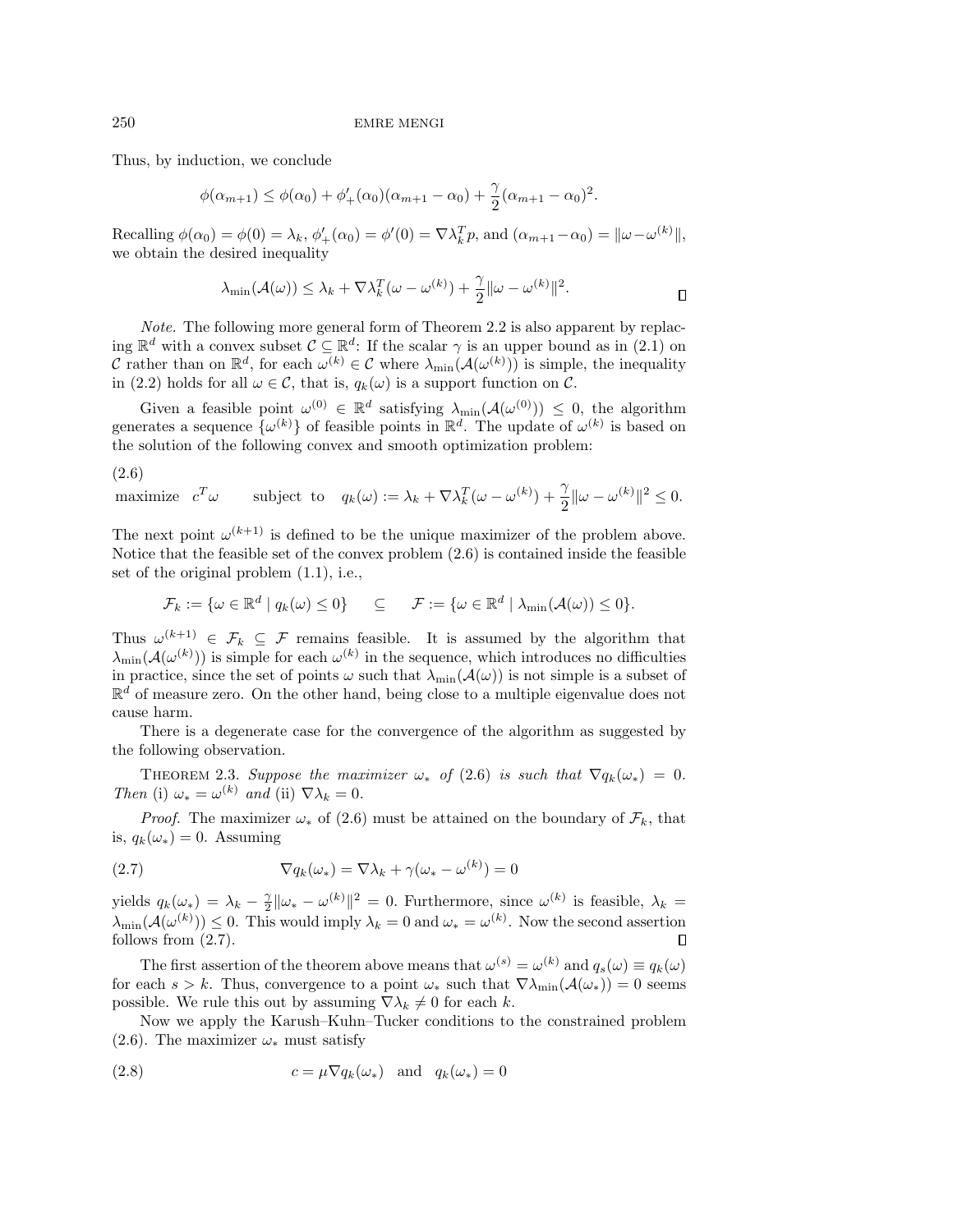for some positive  $\mu \in \mathbb{R}$ . Solving the equations above for  $\omega_*$  and the positive scalar  $\mu$ , and setting  $\omega^{(k+1)} = \omega_*$ , leads us to the update rule

<span id="page-5-1"></span>(2.9) 
$$
\omega^{(k+1)} = \omega^{(k)} + \frac{1}{\gamma} \left[ \frac{1}{\mu_+} \cdot c - \nabla \lambda_k \right], \text{ where } \mu_+ = \frac{\|c\|}{\sqrt{\|\nabla \lambda_k\|^2 - 2\gamma \lambda_k}}.
$$

Given a feasible point  $\omega^{(0)} \in \mathcal{F}$  to start with, the basic algorithm generates the sequence  $\{\omega^{(k)}\}$  defined by the update rule [\(2.9\)](#page-5-1).

<span id="page-5-0"></span>**3. Convergence.** We establish that the sequence  $\{\omega^{(k)}\}$  converges to a point  $\omega_*$  that satisfies the first order necessary condition

<span id="page-5-2"></span>(3.1) 
$$
\exists \mu > 0
$$
 s.t.  $c = \mu \nabla \lambda_{\min}(\mathcal{A}(\omega_*))$  and  $\lambda_{\min}(\mathcal{A}(\omega_*)) = 0$ 

for optimality for the optimization problem [\(1.1\)](#page-0-0) under mild assumptions and when  $\lambda_{\min}(\mathcal{A}(\omega_*))$  is simple. We also prove that the first order necessary condition holds in terms of generalized gradients [\[7,](#page-22-12) [8\]](#page-22-13), in the nonsmooth case, when  $\lambda_{\min}(\mathcal{A}(\omega_*))$  is not simple. Violation of the first order condition [\(3.1\)](#page-5-2) is equivalent to the existence of a feasible ascent direction as stated below. This follows from an application of Farkas' lemma [\[4,](#page-22-14) p. 263] to our setting.

<span id="page-5-3"></span>LEMMA 3.1. Suppose that  $\lambda_{\min}(\mathcal{A}(\omega_*))$  is simple and  $\nabla \lambda_{\min}(\mathcal{A}(\omega_*)) \neq 0$ . Furthermore, suppose  $\omega_* \in \mathcal{F}$  is a point where the optimality condition [\(3.1\)](#page-5-2) does not hold. Then there exists  $p \in \mathbb{R}^d$  such that

<span id="page-5-5"></span>
$$
c^T p > 0
$$
 and  $\nabla \lambda_{\min} (\mathcal{A}(\omega_*))^T p < 0.$ 

The next theorem relates the local maximizers of problems [\(1.1\)](#page-0-0) and [\(2.6\)](#page-4-0).

THEOREM 3.2. The following hold for each  $\omega^{(k)} \in \mathbb{R}^d$  such that  $\lambda_{\min}(\mathcal{A}(\omega^{(k)}))$  is simple and  $\nabla \lambda_{\min}(\mathcal{A}(\omega^{(k)})) \neq 0$ :

- (i) If the point  $\omega^{(k)}$  is a local maximizer of [\(1.1\)](#page-0-0), then it is a local maximizer of  $(2.6).$  $(2.6).$
- (ii) On the other hand, if  $\omega^{(k)}$  is such that  $c \neq \mu \nabla \lambda_{\min}(\mathcal{A}(\omega^{(k)}))$  for all  $\mu > 0$ or  $\lambda_{\min}(\mathcal{A}(\omega^{(k)})) \neq 0$ , that is, the first order optimality condition for [\(1.1\)](#page-0-0) is violated at  $\omega^{(k)}$ , then  $\omega^{(k)}$  is not a local maximizer of [\(2.6\)](#page-4-0).

*Proof.* For assertion (i), if  $\omega^{(k)} \in \mathcal{F}$  is a local maximizer of [\(1.1\)](#page-0-0), then there exists a  $\delta > 0$  such that

<span id="page-5-4"></span>
$$
c^T \omega^{(k)} \ge c^T \omega \qquad \forall \omega \in \mathcal{B}(\omega^{(k)}, \delta) \cap \mathcal{F},
$$

where  $\mathcal{B}(\omega^{(k)},\delta) := \{ \omega \in \mathbb{R}^d \mid \|\omega - \omega^{(k)}\| \leq \delta \}.$  But notice that  $\omega^{(k)} \in \mathcal{F}_k$  (i.e.,  $q_k(\omega^{(k)}) = 0$ , and due to the property  $\mathcal{F}_k \subseteq \mathcal{F}$  we have  $c^T \omega^{(k)} \ge c^T \omega$  for all  $\omega \in$  $\mathcal{B}(\omega^{(k)}, \delta) \cap \mathcal{F}_k$ , meaning  $\omega^{(k)}$  is a local maximizer of [\(2.6\)](#page-4-0). This proves (i).

For assertion (ii), if  $\omega^{(k)} \in \mathcal{F}$  does not satisfy the first order optimality condi-tion for problem [\(1.1\)](#page-0-0), then there exists a direction  $p \in \mathbb{R}^d$  such that  $c^T p > 0$  and  $\nabla \lambda_{\min}(\mathcal{A}(\omega^{(k)}))^T p < 0$  due to Lemma [3.1.](#page-5-3) But then, for all small  $\alpha > 0$ , we have

$$
q_k(\omega^{(k)} + \alpha p) = \lambda_k + \nabla \lambda_k^T(\alpha p) + O(\alpha^2) < \lambda_k \leq 0
$$
 and  $c^T(\omega^{(k)} + \alpha p) > c^T \omega^{(k)},$ 

where  $\lambda_k := \lambda_{\min}(\mathcal{A}(\omega^{(k)}))$  and  $\nabla \lambda_k := \nabla \lambda_{\min}(\mathcal{A}(\omega^{(k)}))$ . Thus  $\omega^{(k)}$  is not a local maximizer of  $(2.6)$ .  $\Box$ 

An implication of part (i) of the theorem above is that if  $\omega^{(k)} \in \mathcal{F}$  is a local maximizer of [\(1.1\)](#page-0-0), then  $\omega^{(s)} = \omega^{(k)}$  for each  $s > k$ . This type of finite convergence to a local maximizer is unlikely. For the main convergence results, we first observe that the values of the objective function must converge.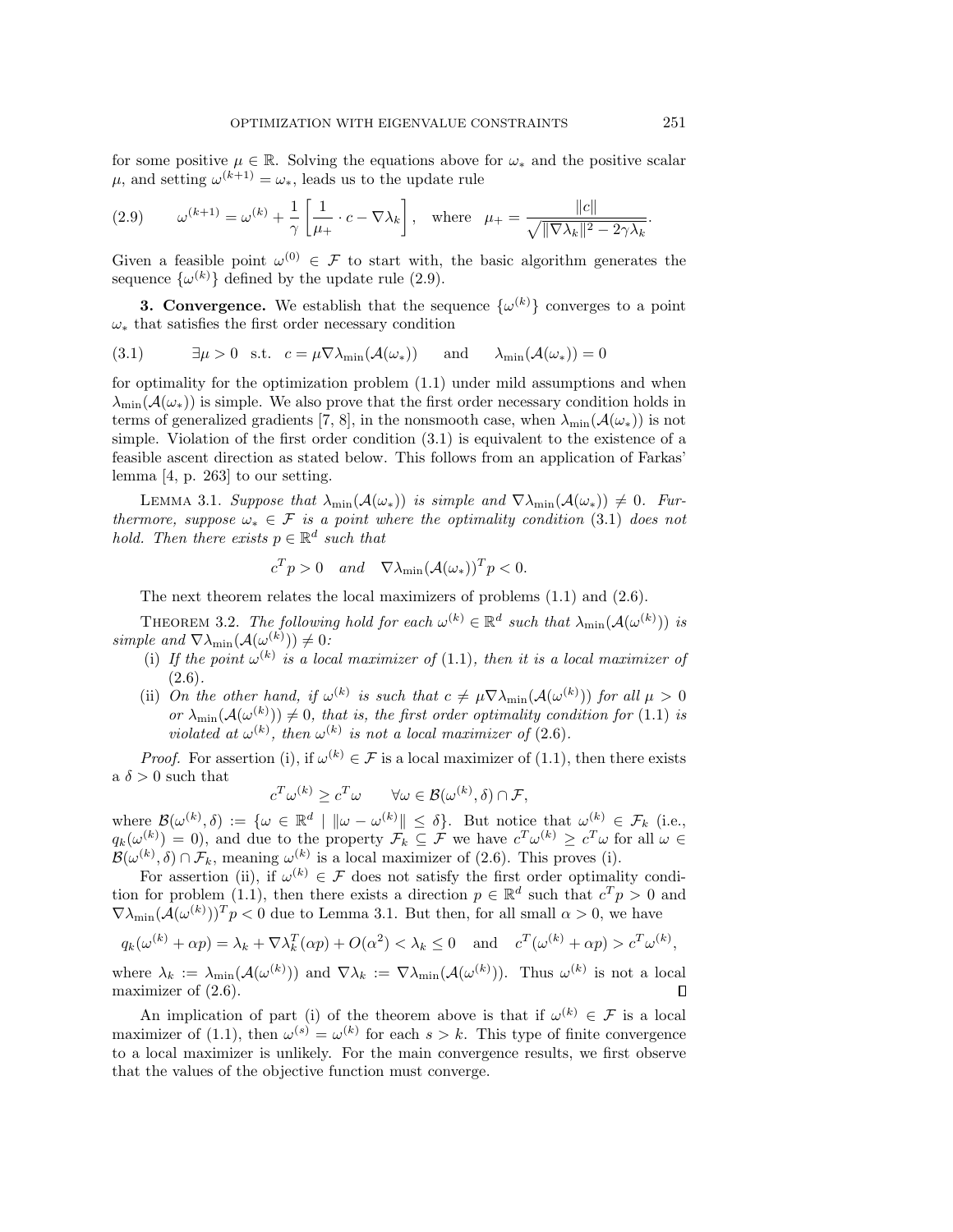LEMMA 3.3. The sequence  $\{c^T\omega^{(k)}\}$  is monotone increasing and convergent. Proof. Recall that

$$
\omega^{(k+1)} = \arg \max_{q_k(\omega) \le 0} c^T \omega.
$$

Since  $\omega^{(k)}$  is feasible with respect to the problem above, we must have  $c^T \omega^{(k+1)} \geq$  $c^T \omega^{(k)}$ . Thus the sequence  $\{c^T \omega^{(k)}\}$  is monotone increasing. Moreover, denoting a global maximizer for the original problem [\(1.1\)](#page-0-0) with  $\omega_*$ , due to  $\mathcal{F}_k \subseteq \mathcal{F}$ , we have  $c^T \omega_* \geq c^T \omega^{(k+1)}$ . Thus the sequence  $\{c^T \omega^{(k)}\}$  is also bounded above, meaning the sequence must converge.

Since each  $\omega^{(k)}$  belongs to the bounded set F, the sequence  $\{\omega^{(k)}\}$  must have convergent subsequences by the Bolzano–Weierstrass theorem. First we establish the convergence of each of these subsequences to a point satisfying the optimality condition [\(3.1\)](#page-5-2).

<span id="page-6-2"></span>THEOREM 3.4 (convergence of subsequences). Suppose the sequence  $\{\omega^{(k)}\}\$ is such that  $\lambda_{\min}(\mathcal{A}(\omega^{(k)}))$  is simple, and  $\nabla \lambda_{\min}(\mathcal{A}(\omega^{(k)})) \neq 0$  for each  $k \in \mathbb{N}$ . Consider a convergent subsequence of  $\{\omega^{(k)}\}\$  with limit  $\omega_*$  such that  $\lambda_{\min}(\mathcal{A}(\omega_*))$  is simple. The point  $\omega_*$  satisfies the first order necessary condition [\(3.1\)](#page-5-2).

*Proof.* Let us denote the convergent subsequence of  $\{\omega^{(k)}\}$  with  $\{\omega^{(k_j)}\}$ . Furthermore, let  $\lambda_{k_j} := \lambda_{\min}(\mathcal{A}(\omega^{(k_j)})), \lambda_* := \lambda_{\min}(\mathcal{A}(\omega_*)),$  and  $\nabla \lambda_{k_j} := \nabla \lambda_{\min}(\mathcal{A}(\omega^{(k_j)})),$  $\nabla \lambda_* := \nabla \lambda_{\min}(\mathcal{A}(\omega_*)).$  Note that  $\lim_{j\to\infty} \omega^{(k_j)} = \omega_*$  must be feasible, since all  $\omega^{(k)}$ are feasible and  $\lambda_{\min}(\mathcal{A}(\omega))$  varies continuously with respect to  $\omega$ .

For the sake of contradiction, suppose  $\omega_*$  violates the optimality condition [\(3.1\)](#page-5-2). We infer from Lemma [3.1](#page-5-3) the existence of a direction  $p \in \mathbb{R}^d$  such that  $c^T p = \eta > 0$ and  $\nabla \lambda_*^T p = -\beta < 0$ . Without loss of generality, we can assume  $||p|| = 1$ . There exists a ball  $\mathcal{B}(\omega_*, \delta)$  such that  $\lambda_{\min}(\mathcal{A}(\omega))$  is simple for all  $\omega \in \mathcal{B}(\omega_*, \delta)$ , due to the continuity of the eigenvalues of  $\mathcal{A}(\omega)$ . Furthermore, there exists an integer j' such that each  $\omega^{(k_j)}$  for  $j \geq j'$  lies in  $\mathcal{B}(\omega_*, \delta)$ . Also, part (iv) of Lemma [2.1](#page-2-1) (indicating the continuity of the partial derivatives of  $\lambda_{\min}(\mathcal{A}(\omega))$  on  $\mathcal{B}(\omega_*,\delta)$  implies the existence of an integer  $j'' \geq j'$  such that

<span id="page-6-0"></span>(3.2) 
$$
\|\nabla\lambda_* - \nabla\lambda_{k_j}\| \le \beta/2 \quad \forall j \ge j''.
$$

We benefit from the convergence of  ${c^T \omega^{(k)}}$  (Lemma [3.3\)](#page-5-4); specifically, below we show that the existence of the feasible ascent direction  $p$  conflicts with the monotonicity of this sequence. In this respect we note that  $\lim_{k\to\infty} c^T \omega^{(k)} = c^T \omega_*$ . For some  $k'$  we must have

(3.3) 
$$
0 \leq (c^T \omega_* - c^T \omega^{(k)}) \leq (\eta \beta)/(2\gamma) \quad \forall k \geq k'.
$$

Consider any  $\omega^{(k_j)}$  such that  $j \geq j''$  and  $k_j \geq k'$ . Recalling  $\lambda_{k_j} \leq 0$ , since  $\omega^{(k_j)}$  is feasible, the corresponding support function satisfies

<span id="page-6-1"></span>
$$
q_{k_j}(\omega^{(k_j)} + \alpha p) = \lambda_{k_j} + \nabla \lambda_{k_j}^T(\alpha p) + \frac{\gamma}{2} \alpha^2 \le 0
$$

for all  $\alpha \in [0, (2/\gamma)(-\nabla \lambda_{k_j}^T p)]$ . Furthermore,

$$
\|\nabla\lambda_* - \nabla\lambda_{k_j}\| \geq (\nabla\lambda_{k_j} - \nabla\lambda_*)^T p \quad \Longrightarrow \quad -\nabla\lambda_{k_j}^T p \geq -\nabla\lambda_*^T p - \|\nabla\lambda_* - \nabla\lambda_{k_j}\| \geq \beta/2,
$$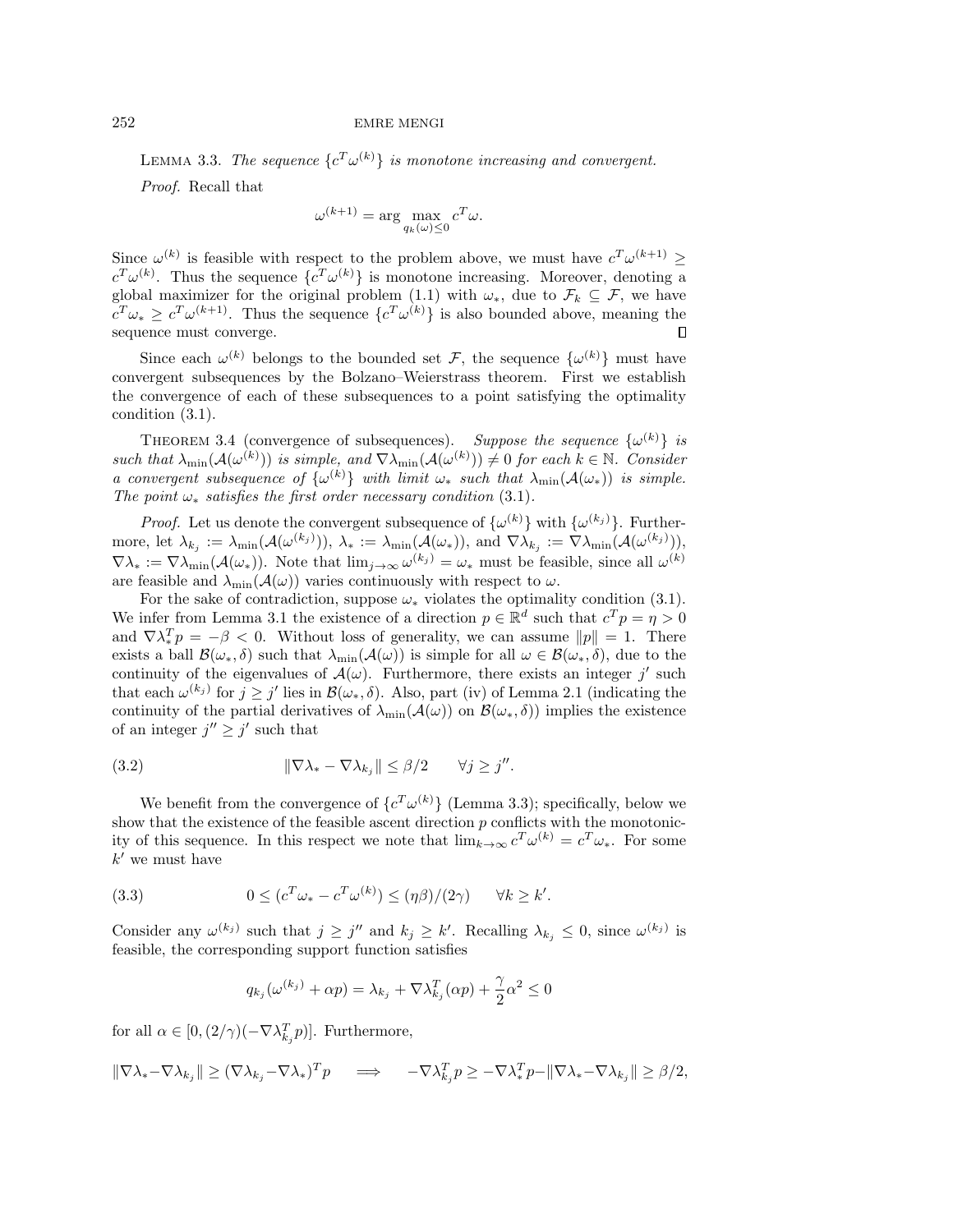where the last inequality is due to [\(3.2\)](#page-6-0). Thus for  $\tilde{\alpha} = (2/\gamma)(-\nabla \lambda_{kj}^T p)$ , and employing [\(3.3\)](#page-6-1), we deduce

$$
c^T(\omega^{(k_j)} + \tilde{\alpha}p) = c^T \omega^{(k_j)} + (\tilde{\alpha})c^T p
$$
  
\n
$$
\geq c^T \omega_* + (\eta \beta)/(2\gamma) > c^T \omega_*.
$$

Now  $\omega^{(k_j)} + \tilde{\alpha} p$  is a feasible point of the optimization problem max  $\{c^T \omega \mid q_{k_j}(\omega) \leq 0\},$ yielding  $c^T(\omega^{(k_j+1)}) \geq c^T(\omega^{(k_j)} + \tilde{\alpha}p) > c^T\omega_*$ . This last inequality contradicts [\(3.3\)](#page-6-1). Thus,  $\omega_*$  must satisfy the optimality condition [\(3.1\)](#page-5-2).  $\Box$ 

The convergence of the sequence  $\{\omega^{(k)}\}$  itself is established below, with the additional mild assumption that  $\|\nabla\lambda_{\min}(\mathcal{A}(\omega^{(k)}))\|$  is uniformly bounded away from zero.

<span id="page-7-1"></span>LEMMA 3.5. Suppose  $\{\omega^{(k)}\}$  is such that  $\lambda_{\min}(\mathcal{A}(\omega^{(k)}))$  is simple, and  $\nabla \lambda_{\min}(\mathcal{A}(\omega^{(k)})) \neq 0$  for each  $k \in \mathbb{N}$ . Then

(3.4) 
$$
\lambda_{\min}(\mathcal{A}(\omega^{(k)})) \to 0 \text{ as } k \to \infty.
$$

Proof. We adopt the notation used in the proof of Theorem [3.4,](#page-6-2) in particular,  $\lambda_k := \lambda_{\min}(\mathcal{A}(\omega^{(k)}))$  and  $\nabla \lambda_k := \nabla \lambda_{\min}(\mathcal{A}(\omega^{(k)}))$ . Furthermore,  $M := \sup\{\|\nabla \lambda_k\| \mid k\}$  $k \in \mathbb{N}$ . Below we show that the violation of [\(3.4\)](#page-7-0) also contradicts the monotonicity of  $\{c^T \omega^{(k)}\}.$ 

Let us suppose the contrary of [\(3.4\)](#page-7-0), that is, there exists an  $\epsilon > 0$  such that

<span id="page-7-0"></span>
$$
\forall N \; \exists k > N, \quad \lambda_k \le -\epsilon.
$$

For all k large enough, it is also true that  $c^T \omega_* - c^T \omega^{(k)} \leq m \cdot ||c||^2$  (by Lemma [3.3\)](#page-5-4), where √

$$
m := \frac{1}{2} \min \left( \frac{\epsilon}{2M ||c||}, \frac{\sqrt{\epsilon}}{||c||\sqrt{\gamma}} \right).
$$

Thus, choose  $k'$  large enough so that

$$
\lambda_{k'} \le -\epsilon
$$
 and  $c^T \omega_* - c^T \omega^{(k')} \le m \cdot ||c||^2$ .

Let us consider the support function  $q_{k'}(\omega^{(k')} + \alpha p)$  restricted to the direction  $p := c$ , and for the step-lengths  $\alpha \in [0, 2m]$ . The condition  $q_{k'}(\omega^{(k')} + \alpha p) \leq 0$  holds for all  $\alpha \in [0, 2m]$ , since

$$
q_{k'}(\omega^{(k')} + \alpha p) = \lambda_{k'} + \nabla \lambda_{k'}^T(\alpha p) + \frac{\gamma}{2} \alpha^2 ||p||^2
$$
  
\n
$$
\leq -\epsilon + \alpha ||\nabla \lambda_{k'}|| ||p|| + \frac{\gamma}{2} \alpha^2 ||p||^2
$$
  
\n
$$
\leq -\epsilon + \epsilon/2 + \frac{\gamma}{2} \alpha^2 ||c||^2 \leq 0.
$$

In particular, for  $\tilde{\alpha} := 2m$ , we have

$$
c^T(\omega^{(k')} + \tilde{\alpha}p) = c^T \omega^{(k')} + \tilde{\alpha} \cdot ||c||^2
$$
  
\n
$$
\geq c^T \omega_* + m \cdot ||c||^2 > c^T \omega_*,
$$

<span id="page-7-2"></span>implying  $c^T \omega^{(k'+1)} > c^T \omega_*$ , which contradicts the monotonicity of  $\{c^T \omega^{(k)}\}.$  $\Box$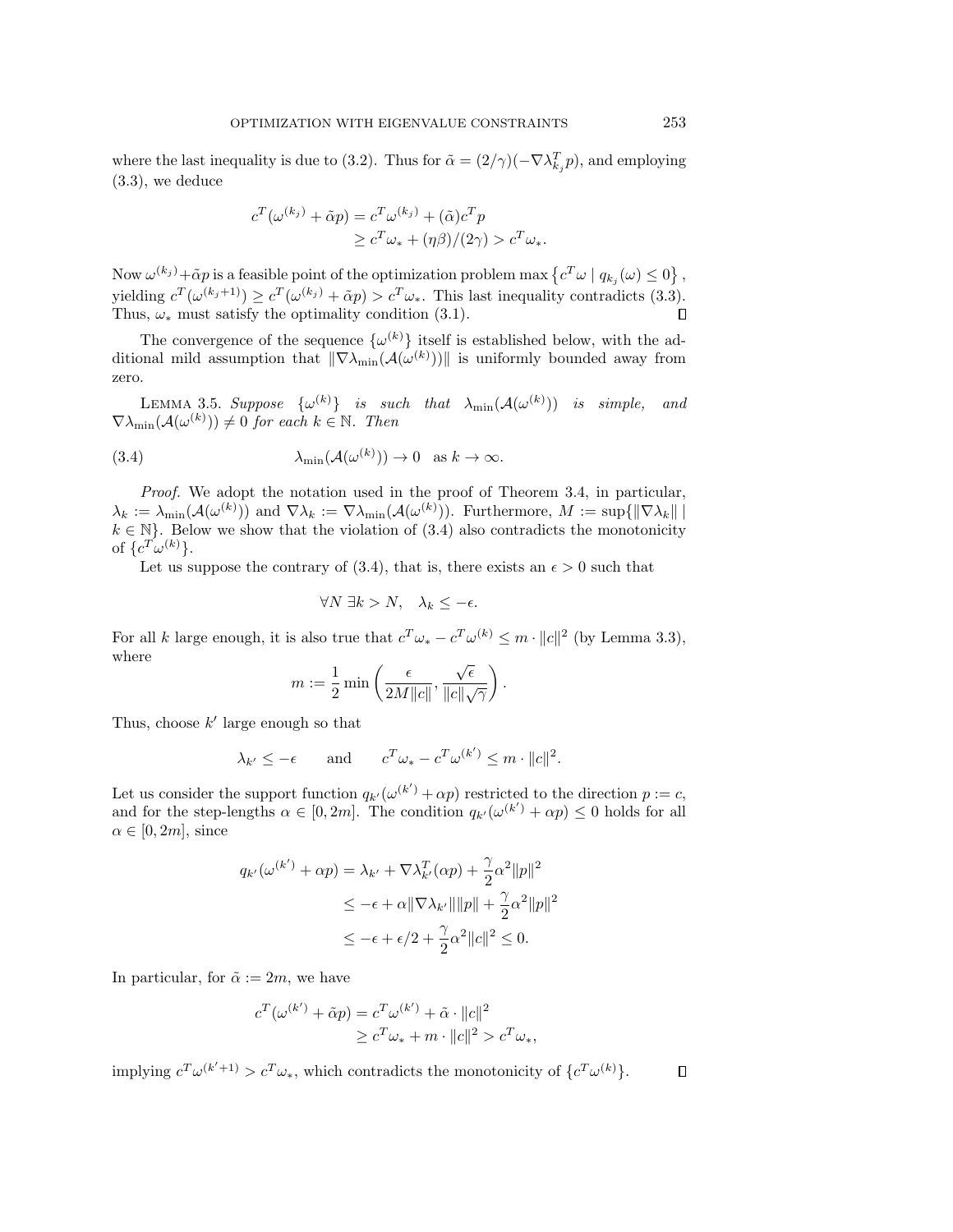THEOREM 3.6 (convergence). Suppose  $\{\omega^{(k)}\}\$ is such that  $\lambda_{\min}(\mathcal{A}(\omega^{(k)}))$  is simple, and there exists a real scalar  $m > 0$  satisfying  $\|\nabla \lambda_{\min}(\mathcal{A}(\omega^{(k)}))\| \geq m$  for each  $k \in \mathbb{N}$ . Then  $\lim_{k \to \infty} \theta_k = 0$ , where

$$
\theta_k := \arccos\left(\frac{c^T \; \nabla \lambda_{\min}(\mathcal{A}(\omega^{(k)}))}{\|c\| \|\nabla \lambda_{\min}(\mathcal{A}(\omega^{(k)}))\|}\right).
$$

Proof. The update rule [\(2.9\)](#page-5-1) can be arranged as

$$
\omega^{(k+1)} - \omega^{(k)} = \frac{1}{\gamma} \left[ \frac{\sqrt{\|\nabla\lambda_{\min}(\mathcal{A}(\omega^{(k)}))\|^2 - 2\gamma\lambda_{\min}(\mathcal{A}(\omega^{(k)}))}}{\|c\|} \cdot c - \nabla\lambda_{\min}(\mathcal{A}(\omega^{(k)})) \right].
$$

Multiplying both sides by  $c^T$  and taking the limits of both sides yield

$$
\lim_{k \to \infty} \left[ ||c|| \cdot \sqrt{||\nabla \lambda_{\min}(\mathcal{A}(\omega^{(k)}))||^2 - 2\gamma \lambda_{\min}(\mathcal{A}(\omega^{(k)}))} - c^T \nabla \lambda_{\min}(\mathcal{A}(\omega^{(k)})) \right] = 0.
$$

Furthermore, by Lemma [3.5,](#page-7-1) the sequence  $\{\lambda_{\min}(\mathcal{A}(\omega^{(k)}))\}\$  approaches zero, and the equation above simplifies to

$$
\lim_{k \to \infty} \left[ ||c|| \cdot ||\nabla \lambda_{\min}(\mathcal{A}(\omega^{(k)}))|| - c^T \nabla \lambda_{\min}(\mathcal{A}(\omega^{(k)})) \right]
$$
  
= 
$$
\lim_{k \to \infty} ||c|| \cdot ||\nabla \lambda_{\min}(\mathcal{A}(\omega^{(k)}))|| \cdot [1 - \cos(\theta_k)] = 0.
$$

Since  $\|\nabla\lambda_{\min}(\mathcal{A}(\omega^{(k)}))\|$  is assumed to be uniformly bounded away from zero,  $\lim_{k\to\infty}$  $\theta_k = 0$  as desired.  $\Box$ 

A corollary of the last two results is that whenever  $\omega^{(k)} \to \omega_*$ , the first order necessary conditions hold at  $\omega_*$  in the more general nonsmooth setting, that is, regardless of the multiplicity of  $\lambda_{\min}(\mathcal{A}(\omega_*))$ . To see this, first note that the eigenvalue function  $\lambda_{\min}(\mathcal{A}(\omega))$  is differentiable everywhere except on a subset  $\Omega$  of  $\mathbb{R}^d$  of measure zero. The generalized gradient of  $\lambda_{\min}(\mathcal{A}(\cdot))$  at  $\omega_*$  is given by [\[8,](#page-22-13) p. 11]

$$
\partial \lambda_{\min}(\mathcal{A}(\omega_{*})) := \text{co} \bigg\{ \lim_{k \to \infty} \nabla \lambda_{\min}(\mathcal{A}(\tilde{\omega}^{(k)})) \mid \tilde{\omega}^{(k)} \to \omega_{*}, \ \tilde{\omega}^{(k)} \notin \Omega \ \forall k, \bigg\{ \nabla \lambda_{\min}(\mathcal{A}(\tilde{\omega}^{(k)})) \bigg\} \ \text{is convergent} \bigg\},
$$

where  $\text{co}(H)$  denotes the convex hull of the set H. The first order necessary condition in terms of this generalized gradient, regardless of the multiplicity of  $\lambda_{\min}(\mathcal{A}(\omega_*)$ , takes the form [\[3,](#page-22-15) Theorem 6.1.8]

<span id="page-8-0"></span>(3.5) 
$$
\exists \mu > 0 \text{ s.t. } c \in \mu \cdot \partial \lambda_{\min}(\mathcal{A}(\omega_{*})) \text{ and } \lambda_{\min}(\mathcal{A}(\omega_{*})) = 0.
$$

The latter condition is evident from Lemma [3.5.](#page-7-1) Additionally, there exists a subsequence  $\{\omega^{(k_j)}\}$  of  $\{\omega^{(k)}\}$  such that  $\{\nabla \lambda_{\min}(\mathcal{A}(\omega^{(k_j)}))\}$  is convergent, because we have assumed  $\{\omega^{(k)}\}$  is convergent and  $\lambda_{\min}(\mathcal{A}(\omega))$  is the minimum of n continuously differentiable functions. We have  $c/||c|| = \lim_{j \to \infty} \nabla \lambda_{\min}(\mathcal{A}(\omega^{(k_j)}))/\|\nabla \lambda_{\min}(\mathcal{A}(\omega^{(k_j)}))\|$ due to Theorem [3.6.](#page-7-2) Consequently,

$$
\tilde{\mu}c = \lim_{j \to \infty} \nabla \lambda_{\min}(\mathcal{A}(\omega^{(k_j)})) \in \partial \lambda_{\min}(\mathcal{A}(\omega_*)),
$$

where  $\tilde{\mu} = (\lim_{j \to \infty} || \nabla \lambda_{\min} (A(\omega^{(k_j)})) ||) / ||c||$ . Thus, the former condition in [\(3.5\)](#page-8-0) also holds.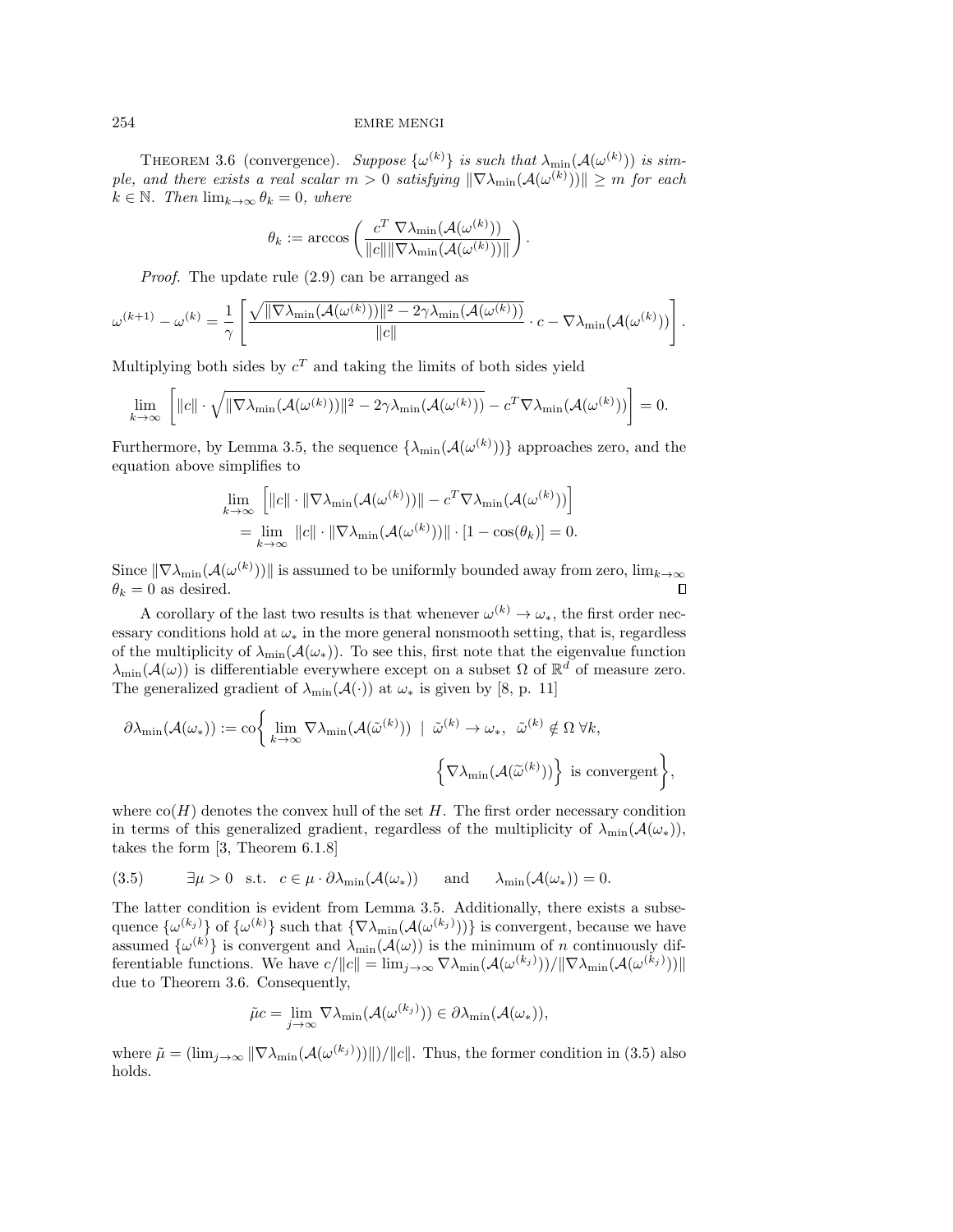<span id="page-9-0"></span>4. A practical algorithm. In finite precision arithmetic, we terminate when  $(\cos \theta_k - 1)$  and  $\lambda_{\min}(\mathcal{A}(\omega^{(k)}))$  are less than specified tolerances in absolute value. Termination occurs at smooth points due to rounding errors, and they satisfy the optimality conditions [\(3.1\)](#page-5-2) up to rounding errors, thanks to Lemma [3.5](#page-7-1) and Theorem [3.6.](#page-7-2) Rarely it happens that this point does not correspond to a local maximizer. This hurdle can be effectively overcome, and the algorithm can be made to converge to a local maximizer by exploiting the following second order necessary condition for the problem at hand.

<span id="page-9-2"></span>THEOREM 4.1. Suppose that  $\omega_*$  is a local maximizer of [\(1.1\)](#page-0-0) such that  $\lambda_{\min}(\mathcal{A}(\omega_*)$ is simple, and  $\nabla \lambda_{\min}(\mathcal{A}(\omega_*)) \neq 0$ . Then  $(1) \lambda_{\min}(\mathcal{A}(\omega_*)) = 0$ ,  $(2)$   $c = \mu \nabla \lambda_{\min}(\mathcal{A}(\omega_*))$ for some  $\mu > 0$ , and (3)  $V^T \nabla^2 \lambda_{\min}(\mathcal{A}(\omega_*)) V \succeq 0$ , where  $V \in \mathbb{C}^{d \times (d-1)}$  is a matrix whose columns form an orthonormal basis for the subspace orthogonal to c.

Once termination at a point  $\omega^{(k)}$  satisfying [\(3.1\)](#page-5-2) occurs up to rounding errors, we check whether the projected Hessian  $\mathcal{H}_{V,k} := V^T \nabla^2 \lambda_{\min}(\mathcal{A}(\omega^{(k)})) V$  is positive semidefinite. Here we disregard the highly unlikely possibility of a singular  $\mathcal{H}_{V,k}$ . If  $\mathcal{H}_{V,k}$  is positive definite, we terminate with  $\omega^{(k)}$  as a local maximizer due to the second order sufficient conditions, i.e., conditions  $(1)-(2)$  of Theorem [4.1](#page-9-2) together with  $V^T \nabla^2 \lambda_{\min}(\mathcal{A}(\omega_*)) V \succ 0$  guarantee that  $\omega_*$  is a local maximizer. Otherwise, if  $\mathcal{H}_{V,k}$  has a negative eigenvalue, then  $\omega^{(k)}$  does not correspond to a local maximizer by Theorem [4.1;](#page-9-2) indeed the direction  $p = Vv_-\$  is a descent direction for  $\lambda_{\min}(\mathcal{A}(\omega))$ at  $\omega^{(k)}$ , where  $v_{-}$  is an eigenvector corresponding to any negative eigenvalue of  $\mathcal{H}_{V,k}$ . For all  $\alpha \in \mathbb{R}$  small in absolute value, we have  $\lambda_{\min}(\mathcal{A}(\omega^{(k)} + \alpha p)) < 0$ . Thus, for such an  $\alpha$ , the point  $\omega^{(k)} + \alpha p$  is feasible with respect to [\(1.1\)](#page-0-0), yet first order optimality conditions [\(3.1\)](#page-5-2) are violated at  $\omega^{(k)} + \alpha p$ . We restart the algorithm with the point  $\omega^{(k)} + \alpha p$ . Due to part (ii) of Theorem [3.2,](#page-5-5) this point is not a local maximizer of the new subproblem

maximize 
$$
c^T \omega
$$
 subject to  
\n
$$
\lambda_{\min}(\mathcal{A}(\omega^{(k)} + \alpha p)) + \nabla \lambda_{\min}(\mathcal{A}(\omega^{(k)} + \alpha p))^T (\omega - (\omega^{(k)} + \alpha p)) + \frac{\gamma}{2} ||\omega - (\omega^{(k)} + \alpha p)||^2 \le 0.
$$

Thus, the algorithm terminates at another point  $\hat{\omega}^{(\hat{k})}$ , where again the first order optimality condition [\(3.1\)](#page-5-2) holds up to rounding errors, and such that  $c^T\hat{\omega}^{(\hat{k})} >$  $c^T(\omega^{(k)} + \alpha p) = c^T \omega^{(k)}$ . (The last equality is due to the orthogonality of c to the column space of V where  $p$  lies.) These remarks are summarized in Algorithm [1](#page-10-0) below.

The progress of this practical algorithm is illustrated in Figure [1](#page-11-0) on an example where a restart is applied. In the figure, the curves represent the boundary of the feasible set  $\mathcal{F} \subset \mathbb{R}^2$ . Here the rightmost point in  $\mathcal{F}$  is sought, so  $c = (1,0)$ . When the algorithm is started with  $x_0 = (0, 0)$ , it initially converges to a point  $\omega_*$  where the first order optimality condition [\(3.1\)](#page-5-2) holds. This is not a local maximizer; indeed the projected Hessian is the scalar −1.0368. Thus the algorithm is restarted by moving from  $\omega_*$  vertically in the direction indicated by the dashed line segment in the figure. After this restart, the algorithm converges to the rightmost point in  $\mathcal{F}$ , which is marked by the magenta disk.

<span id="page-9-1"></span>5. A fixed point view: rate of convergence. In this section, under the assumption that  $\{\omega^{(k)}\}$  itself converges to a smooth local maximizer  $\omega_*$ , we deduce a linear rate of convergence revealing also the factors affecting the speed of convergence. Throughout the section we use the shorthand  $\lambda_* := \lambda_{\min}(\mathcal{A}(\omega_*)),$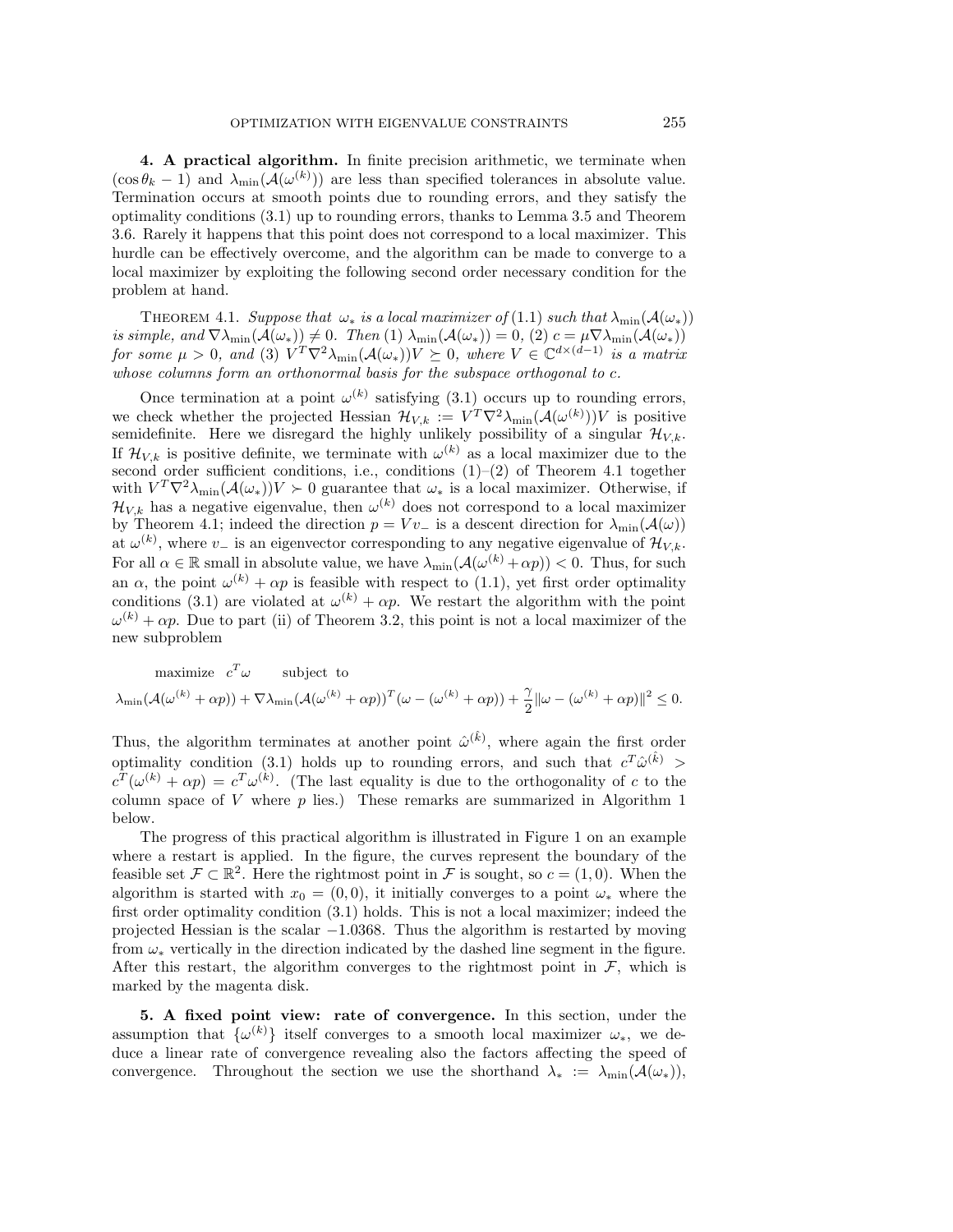Algorithm 1. Support function based constrained eigenvalue optimization.

**Require:** An analytic and Hermitian matrix-valued function  $A : \mathbb{R}^d \to \mathbb{C}^{n \times n}$ , a vector  $c \in \mathbb{R}^d$ , and tolerances  $\epsilon_1, \epsilon_2 \in \mathbb{R}^+$  for termination

- 1:  $V \in \mathbb{R}^{d \times (d-1)}$  ← a matrix whose set of columns forms an orthonormal basis for the subspace of  $\mathbb{R}^d$  orthogonal to c
- 2: Pick an arbitrary  $\omega^{(0)} \in \mathbb{R}^d$  feasible with respect to [\(1.1\)](#page-0-0);  $k \leftarrow 0$
- 3: Repeat
- 4: loop

 $5: \quad \textbf{While} \Big|$  $\frac{c^T \nabla \lambda_{\min}(\mathcal{A}(\omega^{(k)}))}{\|c\| \|\nabla \lambda_{\min}(\mathcal{A}(\omega^{(k)}))\|}-1 \Big| > \epsilon_1 \textbf{ or } |\lambda_{\min}(\mathcal{A}(\omega^{(k)}))| > \epsilon_2 \textbf{ do}$ 6: loop

- 7:  $\omega^{(k+1)}$  is given by the update rule [\(2](#page-5-1).9);  $k \leftarrow k+1$
- 8: end loop
- 9:  $\mathcal{H}_V \leftarrow V^T \nabla^2 \lambda_{\min}(\mathcal{A}(\omega^{(k)})) V$
- 10: if  $\lambda_{\min}(\mathcal{H}_V) < 0$  then

20: Until  $\lambda_{\min}(\mathcal{H}_V) > 0$ 21: Output:  $\omega^{(k)}$ .

11:  $v_n \leftarrow$  a unit eigenvector corresponding to  $\lambda_{\min}(\mathcal{H}_V)$ ;  $p \leftarrow V v_n$ 12:  $\alpha \leftarrow 1$ 13: While  $\lambda_{\min}(\mathcal{A}(\omega^{(k)}+\alpha p))>0$  do 14: loop 15:  $\alpha \leftarrow \alpha/2$ 16: end loop 17: ω  $(k) \leftarrow \omega^{(k)} + \alpha p$ 18: end if 19: end loop

<span id="page-10-0"></span> $\nabla \lambda_* := \nabla \lambda_{\min}(\mathcal{A}(\omega_*))$ , and  $\nabla^2 \lambda_* := \nabla^2 \lambda_{\min}(\mathcal{A}(\omega_*))$ , respectively. As we shall see, the rate of convergence depends on the eigenvalue distribution of the projected Hessian

$$
\mathcal{H}_V := V^T \nabla^2 \lambda_* V,
$$

where  $V \in \mathbb{R}^{d \times d-1}$  is an isometry with columns formed by an orthonormal basis for the subspace orthogonal to  $\nabla \lambda_{*}$ . In particular, the convergence is faster when the eigenvalues of  $\mathcal{H}_V$  are closer to  $\gamma$ . In the extreme case, when  $\mathcal{H}_V = \gamma I$ , the rate of convergence becomes superlinear.

We will put a fixed point theory in use: it follows from [\(2.9\)](#page-5-1) that the sequence  $\{\omega^{(k)}\}$  is a fixed point sequence  $\omega^{(k+1)} = f(\omega^{(k)})$  where

(5.1) 
$$
f(\omega) := \omega + \frac{1}{\gamma} \left[ \frac{\sqrt{\|\nabla \lambda_{\min}(\mathcal{A}(\omega))\|^2 - 2\gamma \lambda_{\min}(\mathcal{A}(\omega))}}{\|c\|} \cdot c - \nabla \lambda_{\min}(\mathcal{A}(\omega)) \right].
$$

It is straightforward to verify that any fixed point of  $f(\omega)$  satisfies the first order optimality conditions (parts (1) and (2) of Theorem [4.1\)](#page-9-2), or otherwise  $\nabla \lambda_{\min}(\mathcal{A}(\omega))$ vanishes at the fixed point. Furthermore, the Jacobian of  $f(\omega)$  given by

$$
J(\omega) = I + \frac{1}{\gamma} \left[ \frac{c \cdot \nabla \lambda_{\min} (\mathcal{A}(\omega))^T (\nabla^2 \lambda_{\min} (\mathcal{A}(\omega)) - \gamma I)}{\|c\| \sqrt{\|\nabla \lambda_{\min} (\mathcal{A}(\omega))\|^2 - 2\gamma \lambda_{\min} (\mathcal{A}(\omega))}} - \nabla^2 \lambda_{\min} (\mathcal{A}(\omega)) \right]
$$

for  $\omega$  close to  $\omega_*$  determines the rate of convergence.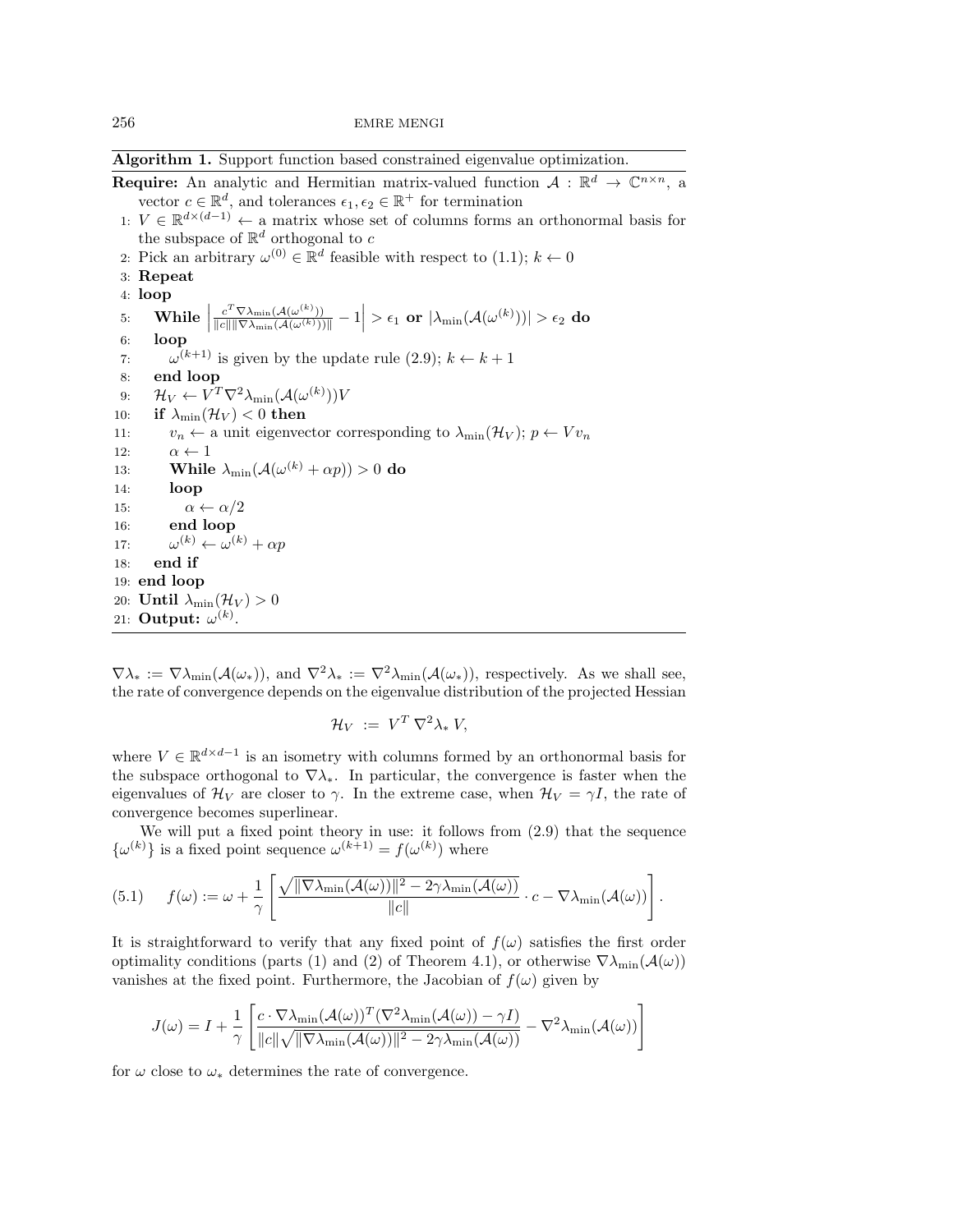<span id="page-11-0"></span>

Fig. 1. Progress of Algorithm [1](#page-10-0) on an example. The initial iterates of the algorithm (red triangles) converge to a point ω∗ satisfying the first order optimality conditions that is not a local maximizer. Then step p indicated by the dashed line segment is taken. The algorithm restarted with  $\omega_*$  + p generates a sequence (blue asterisks) converging to a local maximizer marked with the magenta disk.

At the local maximizer  $\omega_*$ , due to parts (1) and (2) of Theorem [4.1,](#page-9-2) we must have  $\lambda_*=0$  and  $c/\|c\|=\nabla\lambda_*/\|\nabla\lambda_*\|.$  Thus, simple calculations yield

(5.2) 
$$
J(\omega_*) = \left[I - \frac{\nabla \lambda_* \cdot \nabla \lambda_*^T}{\|\nabla \lambda_*\|^2}\right] \left[I - \frac{1}{\gamma} \nabla^2 \lambda_*\right] = (V V^T) \left[I - \frac{1}{\gamma} \nabla^2 \lambda_*\right].
$$

We investigate the norm and the eigenvalue distribution of the projected Jacobian

<span id="page-11-1"></span>(5.3) 
$$
V^T J(\omega_*) V = I - \frac{1}{\gamma} V^T \nabla^2 \lambda_* V = \frac{1}{\gamma} (\gamma I - \mathcal{H}_V)
$$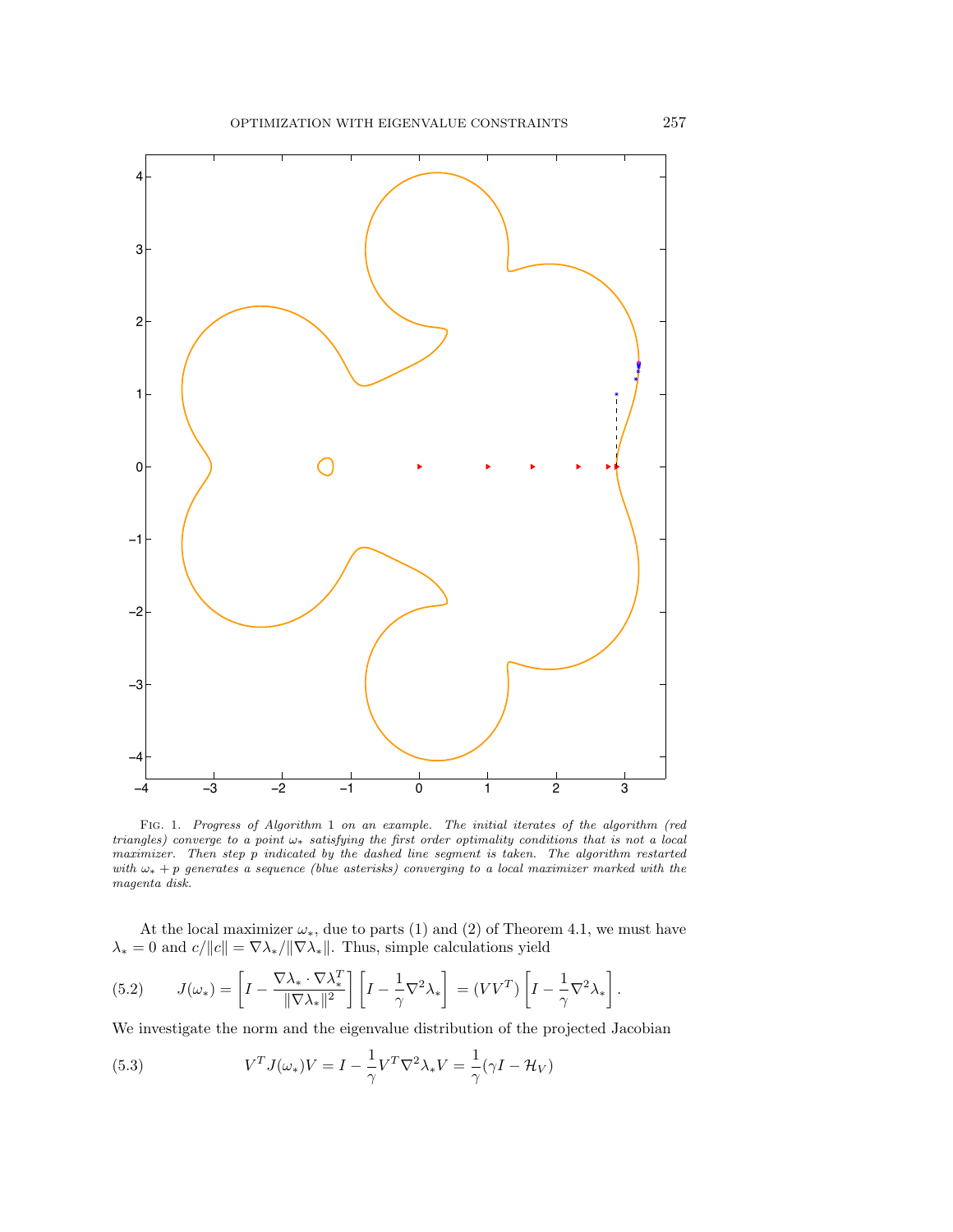acting on  $Col(V)$  (the column space of V) in order to draw conclusions about the rate of convergence of the algorithm. In what follows,  $||A||_2 := \max_{x \in \mathbb{F}^n, ||x|| = 1} ||Ax||_2$ denotes the 2-norm of a matrix  $A \in \mathbb{F}^{n \times n}$  with real entries  $(\mathbb{F} = \mathbb{R})$  or complex entries  $(\mathbb{F} = \mathbb{C}).$ 

<span id="page-12-0"></span>LEMMA 5.1. Suppose  $S \in \mathbb{R}^{k \times k}$  is a symmetric positive semidefinite matrix such that  $||S||_2 \leq 1$ . Then  $I - S$  is positive semidefinite and  $||I - S||_2 \leq 1$ . Furthermore, if S is positive definite, then  $||I - S||_2 < 1$ .

*Proof.* Since S is symmetric positive semidefinite and  $||S||_2 \leq 1$ , each eigenvalue of S lies in [0, 1]. This in turn implies that each eigenvalue of  $I - S$  belongs to [0, 1]. Consequently,  $I - S$  is positive semidefinite and  $||I - S||_2 \leq 1$ .

Additionally, if S is positive definite, each eigenvalue of S lies in  $(0, 1]$ , meaning that the eigenvalues of  $I - S$  belong to [0, 1). Consequently,  $||I - S||_2 < 1$ .  $\Box$ 

THEOREM 5.2. Let  $\omega_*$  be a local maximizer of [\(1.1\)](#page-0-0) such that  $\lambda_*$  is simple, and  $\nabla \lambda_* \neq 0$ . Then  $V^T J(\omega_*) V$  is positive semidefinite and  $||V^T J(\omega_*) V||_2 \leq 1$ . Additionally, if  $\mathcal{H}_V \succ 0$ , then  $\|V^T J(\omega_*) V\|_2 < 1$ .

*Proof.* Observe that  $\mathcal{H}_V \succeq 0$  due to part (3) of Theorem [4.1](#page-9-2) and  $\|\mathcal{H}_V\|_2 \leq \gamma$  due to [\(2.1\)](#page-2-0). Now the assertion immediately follows from [\(5.3\)](#page-11-1) and Lemma [5.1](#page-12-0) by letting  $S = (1/\gamma)V^T\nabla^2\lambda_*V = (1/\gamma)\mathcal{H}_V.$  $\Box$ 

We note that most often  $\mathcal{H}_V$  is not only positive semidefinite but also positive definite amounting to the satisfaction of the sufficient conditions for the optimality of  $\omega_*$ . Thus typically  $||V^T J(\omega_*)V||_2 < 1$ .

Our interest in the Jacobian and its projected variant at  $\omega_*$  stem from  $(\omega^{(k+1)} (\omega_*) \approx J(\omega_*) (\omega^{(k)} - \omega_*)$  for large k, which can be deduced from the mean value theorem by exploiting  $\omega^{(k+1)} - \omega_* = f(\omega^{(k)}) - f(\omega_*)$ . Remarkably, the projected Jacobian  $V^T J(\omega_*) V$  assumes the role of  $J(\omega_*)$  for large k in this identity, as it turns out  $\omega^{(k)} - \omega_*$  lies almost on Col(V) for such k and has very little component in the direction of  $u := \nabla \lambda_* / ||\nabla \lambda_*||$ . This in turn leads to the conclusion that the rate of convergence is typically linear and depends on the singular values, equivalently the eigenvalues, of  $V^T J(\omega_*) V = (1/\gamma)(\gamma I - \mathcal{H}_V)$ . Next, these assertions are presented formally and proven.

<span id="page-12-2"></span>THEOREM 5.3 (rate of convergence). Suppose that  $\{\omega^{(k)}\}$  converges to a local maximizer  $\omega_*$ ,  $\lambda_*$  is simple, and  $\nabla \lambda_* \neq 0$ . Either

(5.4) 
$$
\liminf_{k \to \infty} \frac{\|\omega^{(k+1)} - \omega_*\|}{\|\omega^{(k)} - \omega_*\|} = 0
$$

or otherwise both of the following hold:

(i)  $u^T(\omega^{(k)} - \omega_*) / ||\omega^{(k)} - \omega_*|| \to 0, ||V^T(\omega^{(k)} - \omega_*)|| / ||\omega^{(k)} - \omega_*|| \to 1, \text{ as } k \to \infty.$ 

(ii) For each  $\mu_1, \mu_2 \in \mathbb{R}^+$  satisfying

<span id="page-12-1"></span>
$$
\mu_1 < (1/\gamma)\sigma_{\min}(\gamma I - \mathcal{H}_V)
$$
 and  $\mu_2 > (1/\gamma)\|\gamma I - \mathcal{H}_V\|_2$ ,

there exists an integer K such that for all  $k > K$  we have

(5.5) 
$$
\mu_1 \leq \frac{\|\omega^{(k+1)} - \omega_*\|}{\|\omega^{(k)} - \omega_*\|} \leq \mu_2,
$$

where  $\sigma_{\min}(\cdot)$  denotes the smallest singular value of its matrix argument.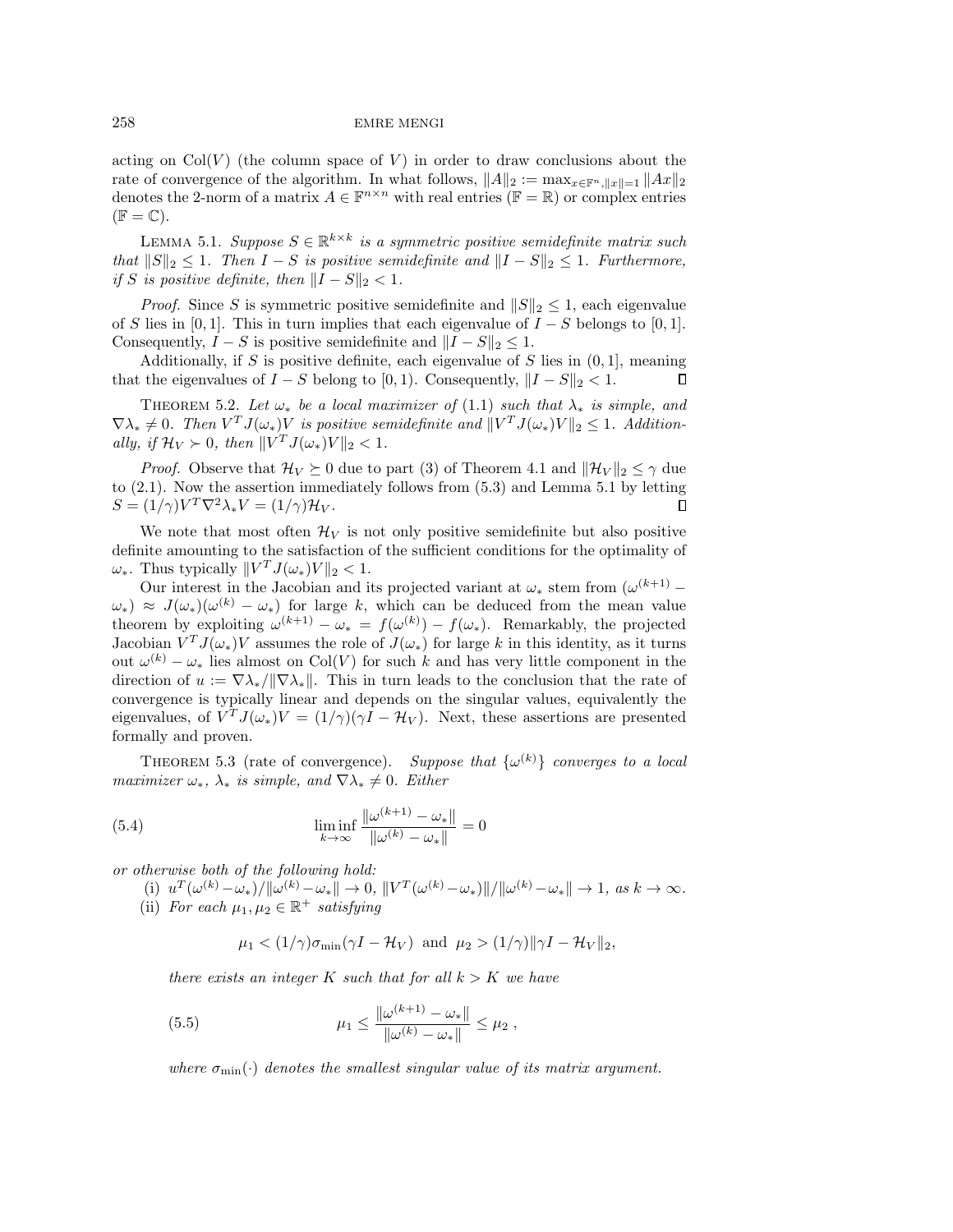*Proof.* Letting 
$$
p_k = \omega^{(k)} - \omega_*
$$
, we have

(5.6)  
\n
$$
p_{k+1} = \omega^{(k+1)} - \omega_* = f(\omega^{(k)}) - f(\omega_*) = J_k \cdot p_k, \quad \text{where } J_k = \begin{bmatrix} \nabla f_1(\omega_* + \eta_1 p_k)^T \\ \nabla f_2(\omega_* + \eta_2 p_k)^T \\ \n\vdots \\ \nabla f_d(\omega_* + \eta_d p_k)^T \n\end{bmatrix}
$$

for some  $\eta_1, \ldots, \eta_d \in (0, 1)$  by the mean value theorem. Above  $f_j(\omega)$  denotes the jth component of  $f(\omega)$ . This recurrence can be rearranged as

<span id="page-13-0"></span>(5.7) 
$$
p_{k+1} = J(\omega_*)p_k + [J_k - J(\omega_*)]p_k
$$

$$
= (VV^T) \left[ I - \frac{1}{\gamma} \nabla^2 \lambda_* \right] p_k + [J_k - J(\omega_*)]p_k.
$$

<span id="page-13-1"></span>Let us assume that

(5.8) 
$$
\liminf_{k \to \infty} \frac{\|\omega^{(k+1)} - \omega_*\|}{\|\omega^{(k)} - \omega_*\|} \neq 0.
$$

Multiplying both sides of [\(5.7\)](#page-13-0) by  $u<sup>T</sup>$  from the left and taking the absolute value lead us to

$$
|u^T p_{k+1}| = |u^T [J_k - J(\omega_*)] p_k| \implies \lim_{k \to \infty} \frac{|u^T p_{k+1}|}{\|p_k\|} = \lim_{k \to \infty} \left| u^T [J_k - J(\omega_*)] \frac{p_k}{\|p_k\|} \right| = 0.
$$

Furthermore, due to assumption [\(5.8\)](#page-13-1), there exists a real scalar  $m' > 0$  and an integer  $K'$  such that

$$
m' < \frac{\|p_{k+1}\|}{\|p_k\|} = \frac{\sqrt{\|V^T p_{k+1}\|^2 + |u^T p_{k+1}|^2}}{\|p_k\|} \quad \forall k > K'.
$$

Since  $u^T p_{k+1}/\|p_k\| \to 0$  as  $k \to \infty$ , this in turn implies the existence of a real scalar  $m'' > 0$  and an integer  $K''$  such that

$$
m'' < \frac{\|V^T p_{k+1}\|}{\|p_k\|} \quad \forall k > K''.
$$

Consequently, we obtain

(5.9) 
$$
\lim_{k \to \infty} \left( \frac{|u^T p_{k+1}|}{\|p_k\|} \right) / \left( \frac{\|V^T p_{k+1}\|}{\|p_k\|} \right) = \lim_{k \to \infty} \frac{|u^T p_{k+1}|}{\|V^T p_{k+1}\|} = 0.
$$

Moreover, by taking the limit of

<span id="page-13-2"></span>
$$
1 = \frac{\sqrt{(u^T p_k)^2 + ||V^T p_k||^2}}{||p_k||} = \frac{||V^T p_k||}{||p_k||} \sqrt{1 + \frac{(u^T p_k)^2}{||V^T p_k||^2}}
$$

and exploiting [\(5.9\)](#page-13-2), we deduce

$$
\lim_{k \to \infty} \frac{\|V^T p_k\|}{\|p_k\|} = 1
$$
 and 
$$
\lim_{k \to \infty} \frac{u^T p_k}{\|p_k\|} = 0
$$

as desired.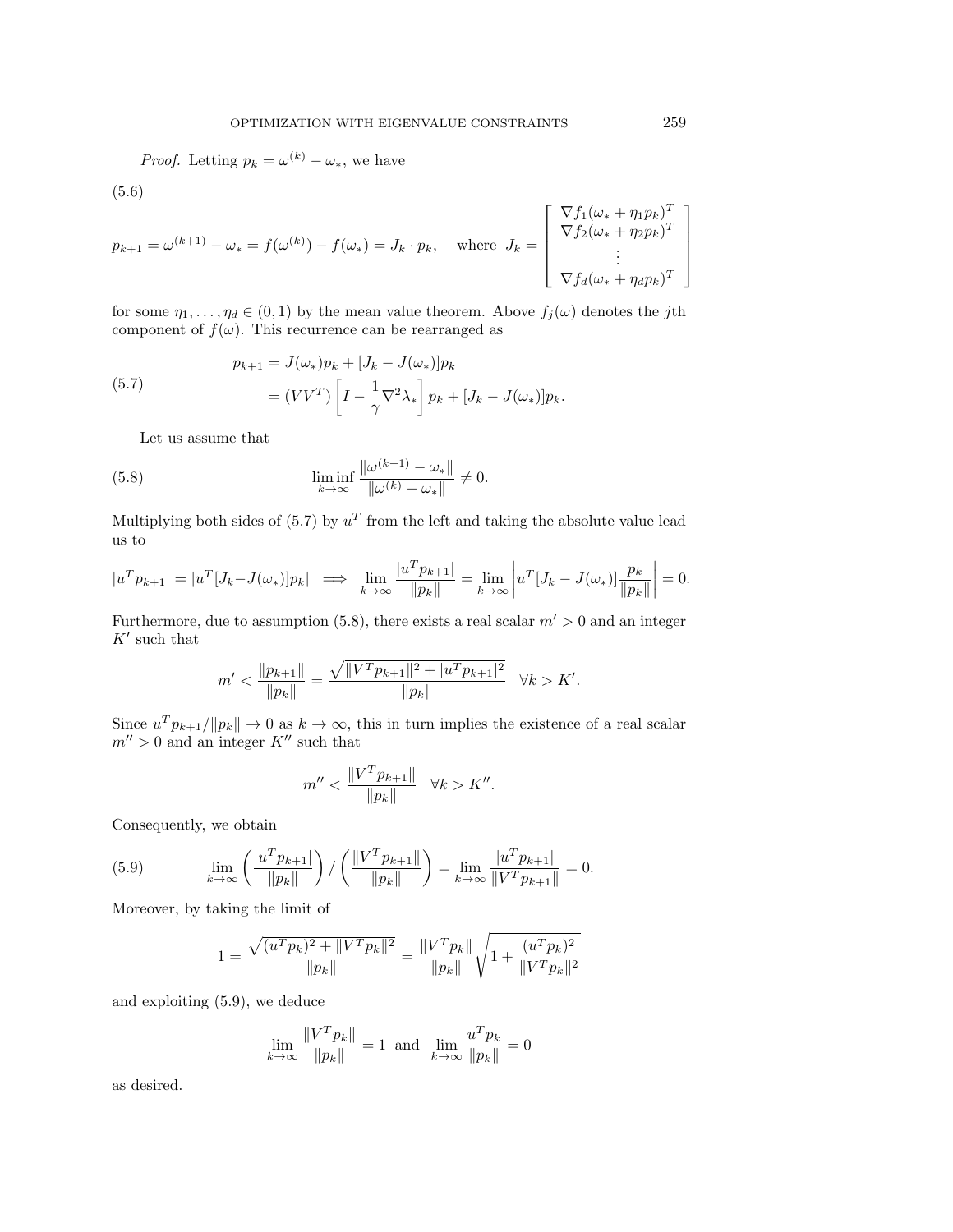To prove [\(5.5\)](#page-12-1), we rewrite recurrence [\(5.7\)](#page-13-0) in the following form:

$$
\frac{p_{k+1}}{\|p_k\|} = VV^T \left[ I - \frac{1}{\gamma} \nabla^2 \lambda_* \right] VV^T \frac{p_k}{\|p_k\|} + VV^T \left[ I - \frac{1}{\gamma} \nabla^2 \lambda_* \right] uu^T \frac{p_k}{\|p_k\|} + \left[ J_k - J(\omega_*) \right] \frac{p_k}{\|p_k\|}
$$

.

The last two terms on the right vanish as  $k \to \infty$ , so they can be made arbitrarily close to 0 by choosing k large enough. Furthermore, since the norm of  $V^T p_k / ||p_k||$ approaches 1 in the limit, by choosing  $k$  large enough, the first term on the right can be made to lie in any interval

$$
\begin{aligned} [\mu_1', \mu_2'] & \supset \left[ \sigma_{\min} \left( V V^T \left[ I - \frac{1}{\gamma} \nabla^2 \lambda_* \right] V \right), \left\| V V^T \left[ I - \frac{1}{\gamma} \nabla^2 \lambda_* \right] V \right\|_2 \right] \\ &= \left[ (1/\gamma) \sigma_{\min} (\gamma I - \mathcal{H}_V), (1/\gamma) \| \gamma I - \mathcal{H}_V \|_2 \right]. \end{aligned}
$$

Note that the singular values of  $V^T[I-(1/\gamma)\nabla^2\lambda_*]V = (1/\gamma)(\gamma I - \mathcal{H}_V)$  are not affected by left-multiplication with  $V$ . This is because this left-multiplication corresponds to merely a change of basis. Consequently, assertion (ii) follows.  $\Box$ 

Remark 5.4. It is apparent from recurrence [\(5.7\)](#page-13-0) that the condition  $\liminf_{k\to\infty}$  $\|\omega^{(k+1)} - \omega_*\|/\|\omega^{(k)} - \omega_*\| = 0$  holds if and only if there exists a subsequence  $\{\omega^{(k_j)}\}$ of  $\{\omega^{(k)}\}$  such that either

- (i)  $\lim_{j\to\infty}$  span  $\{(\omega^{(k_j)}-\omega_*)/\|\omega^{(k_j)}-\omega_*\|\}\subseteq$  Null  $(I-(1/\gamma)\nabla^2\lambda_*)$ , or
- (ii)  $\lim_{j\to\infty}$  span  $\{ \left[ I (1/\gamma)\nabla^2 \lambda_* \right] (\omega^{(k_j)} \omega_*) / ||\omega^{(k_j)} \omega_*|| \} = \text{span}\{\nabla \lambda_*\}.$

<span id="page-14-0"></span>6. Estimation of an upper bound on second derivatives. The practicality of the algorithm presented and analyzed relies on the availability of an upper bound  $\gamma$  satisfying [\(2.1\)](#page-2-0). The next result is helpful in determining such a  $\gamma$  analytically. An analogous result was proven in [\[19,](#page-22-2) Theorem 6.1] for the Hessian of a weighted sum of the  $j$  largest eigenvalues.

THEOREM 6.1. Let  $\mathcal{A}(\omega): \mathbb{R}^d \to \mathbb{C}^{n \times n}$  be a Hermitian and analytic matrix-valued function. Then

<span id="page-14-1"></span>
$$
\lambda_{\max}\left[\nabla^2 \lambda_{\min}(\mathcal{A}(\omega))\right] \leq \lambda_{\max}\left(\nabla^2 \mathcal{A}(\omega)\right)
$$

for all  $\omega \in \mathbb{R}^d$  such that  $\lambda_{\min}(\mathcal{A}(\omega))$  is simple, where

$$
\nabla^2 \mathcal{A}(\omega) := \begin{bmatrix} \frac{\partial^2 \mathcal{A}(\omega)}{\partial \omega_1^2} & \frac{\partial^2 \mathcal{A}(\omega)}{\partial \omega_1 \partial \omega_2} & \cdots & \frac{\partial^2 \mathcal{A}(\omega)}{\partial \omega_1 \partial \omega_d} \\ \frac{\partial^2 \mathcal{A}(\omega)}{\partial \omega_2 \partial \omega_1} & \frac{\partial^2 \mathcal{A}(\omega)}{\partial \omega_2^2} & \cdots & \frac{\partial^2 \mathcal{A}(\omega)}{\partial \omega_2 \partial \omega_d} \\ \vdots & \vdots & \vdots & \vdots \\ \frac{\partial^2 \mathcal{A}(\omega)}{\partial \omega_d \partial \omega_1} & \frac{\partial^2 \mathcal{A}(\omega)}{\partial \omega_d \partial \omega_2} & \cdots & \frac{\partial^2 \mathcal{A}(\omega)}{\partial \omega_d^2} \end{bmatrix}.
$$

Proof. By Theorem [2.1](#page-2-1) part (iv), we have

$$
\nabla^2 \lambda_{\min}(\mathcal{A}(\omega)) = H_n(\omega) + 2 \sum_{m=1}^{n-1} \frac{1}{\lambda_{\min}(\mathcal{A}(\omega)) - \lambda_m(\omega)} \Re(H_{n,m}(\omega)),
$$

where the entries of  $H_n(\omega)$  and  $H_{n,m}(\omega)$  at position  $(k, \ell)$  are given by

$$
v_n^*(\omega) \frac{\partial^2 \mathcal{A}(\omega)}{\partial \omega_k \partial \omega_\ell} v_n(\omega) \text{ and } \left(v_n(\omega)^* \frac{\partial \mathcal{A}(\omega)}{\partial \omega_k} v_m(\omega)\right) \left(v_m(\omega)^* \frac{\partial \mathcal{A}(\omega)}{\partial \omega_\ell} v_n(\omega)\right),
$$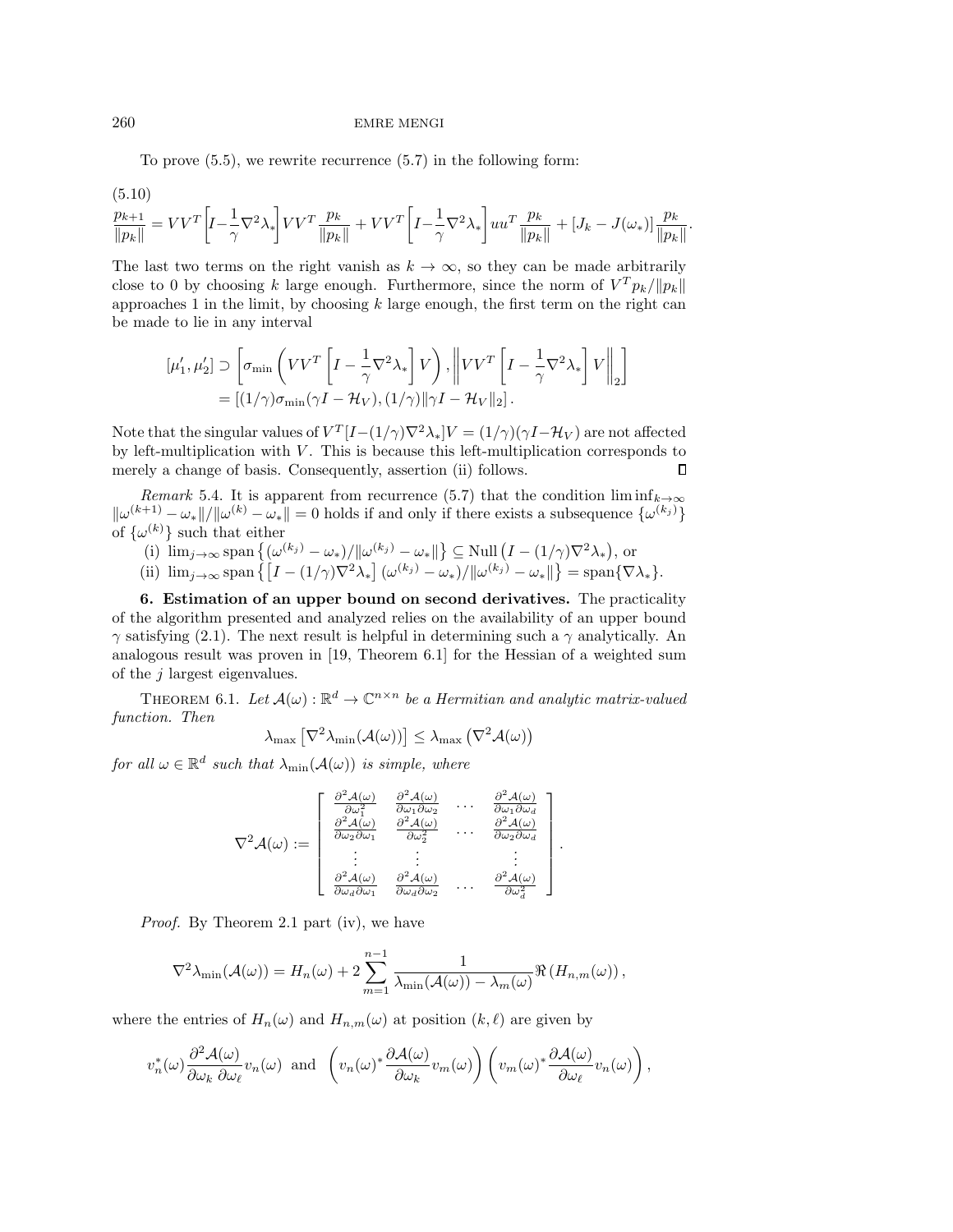respectively. It is straightforward to verify that  $H_{n,m}(\omega)$  is positive semidefinite, since for each  $u \in \mathbb{C}^d$  we have

$$
u^* H_{n,m}(\omega)u = \left| \sum_{\ell=1}^d h_{\ell}^{(n,m)} u_{\ell} \right|^2 \ge 0, \quad \text{where } h_{\ell}^{(n,m)} = v_m(\omega)^* \frac{\partial \mathcal{A}(\omega)}{\partial \omega_{\ell}} v_n(\omega).
$$

This implies that  $\Re(H_{n,m}(\omega))$  is also positive semidefinite due to  $u^T \Re(H_{n,m}(\omega)) u =$  $u^T H_{n,m}(\omega)u \geq 0$  for each  $u \in \mathbb{R}^d$ . Thus we deduce

$$
\lambda_{\max}\left[\nabla^2 \lambda_{\min}(\mathcal{A}(\omega))\right] \leq \lambda_{\max}(H_n(\omega)) \leq \lambda_{\max}(\nabla^2 \mathcal{A}(\omega)).
$$

Denoting the Kronecker product with ⊗, the last inequality above follows from  $H_n(\omega)$  $=[I_d \otimes v_n^*(\omega)]\nabla^2 \mathcal{A}(\omega)[I_d \otimes v_n(\omega)]$  and the observation that there exists a unit vector  $v \in \mathbb{C}^d$  satisfying

$$
\lambda_{\max}(H_n(\omega)) = v^* H_n(\omega)v = [v^* \otimes v_n^*(\omega)] \nabla^2 \mathcal{A}(\omega) [v \otimes v_n(\omega)] \leq \lambda_{\max}(\nabla^2 \mathcal{A}(\omega)). \quad \Box
$$

### 7. Case study: pseudospectral functions.

<span id="page-15-0"></span>**Pseudospectral abscissa.** The  $\epsilon$ -pseudospectrum of a matrix  $A \in \mathbb{C}^{n \times n}$  is the subset of the complex plane consisting of the eigenvalues of all matrices within an  $\epsilon$ -neighborhood of A, formally defined by<sup>[1](#page-15-1)</sup>

<span id="page-15-2"></span>
$$
\Lambda_\epsilon(A):=\bigcup_{\|\Delta\|_2\leq \epsilon}\Lambda(A+\Delta),
$$

with the singular value characterization [\[23\]](#page-22-0)

(7.1) 
$$
\Lambda_{\epsilon}(A) = \{ z \in \mathbb{C} \mid \sigma_{\min}(A - zI) \leq \epsilon \}.
$$

The rightmost point in this set  $\alpha_{\epsilon}(A)$  is called the  $\epsilon$ -pseudospectral abscissa and is an indicator of the transient behavior of the dynamical system  $x'(t) = Ax(t)$ . Specifically, a large  $\alpha_{\epsilon}(A)$  relative to  $\epsilon$  indicates that  $||x(t)||$  exhibits growth for some initial condition, even if the system is asymptotically stable, as implied by the Kreiss matrix theorem for matrix exponentials [\[23,](#page-22-0) Theorem 18.5].

Globally and locally convergent algorithms for  $\alpha_{\epsilon}(A)$  have been suggested in [\[5\]](#page-22-16) and [\[10\]](#page-22-17), respectively. Algorithm [1](#page-10-0) can also be employed for the computation of  $\alpha_{\epsilon}(A)$ , since  $\alpha_{\epsilon}(A)$  can be cast as the optimization problem

$$
\begin{aligned}\n\text{maximize}_{\omega \in \mathbb{R}^2} \quad \omega_1 \quad \text{subject to} \quad \lambda_{\min}(\mathcal{A}(\omega)) \le 0, \\
\mathcal{A}(\omega) &:= \left[A - (\omega_1 + i\omega_2)I\right]^* \left[A - (\omega_1 + i\omega_2)I\right] - \epsilon^2 I\n\end{aligned}
$$

that fits into framework [\(1.1\)](#page-0-0). It follows from the expressions in part (iv) of Lemma [2.1](#page-2-1) that

$$
\nabla \lambda_{\min}(\mathcal{A}(\omega)) = (v_n(\omega)^*(-A - A^* + 2\omega_1 I)v_n(\omega), v_n(\omega)^*(iA - iA^* + 2\omega_2 I)v_n(\omega)).
$$

Furthermore, the matrix  $\nabla^2 \mathcal{A}(\omega)$  in Theorem [6.1](#page-14-1) is given by

$$
\nabla^2 \mathcal{A}(\omega) = \begin{bmatrix} \frac{\partial \mathcal{A}^2(\omega)}{\partial \omega_1^2} & \frac{\partial \mathcal{A}^2(\omega)}{\partial \omega_1 \partial \omega_2} \\ \frac{\partial \mathcal{A}^2(\omega)}{\partial \omega_2 \partial \omega_1} & \frac{\partial \mathcal{A}^2(\omega)}{\partial \omega_2^2} \end{bmatrix} = 2I.
$$

Consequently,  $\lambda_{\max} \left[ \nabla^2 \lambda_{\min}(\mathcal{A}(\omega)) \right] \leq \gamma := 2$  for all  $\omega$  such that  $\lambda_{\min}(\mathcal{A}(\omega))$  is simple.

<span id="page-15-1"></span><sup>1</sup>This definition is in terms of the matrix 2-norm. It could be defined in terms of other matrix norms. But the singular value characterization would not be valid anymore. The  $\epsilon$ -pseudospectrum we consider here in terms of the matrix 2-norm is the one most widely used.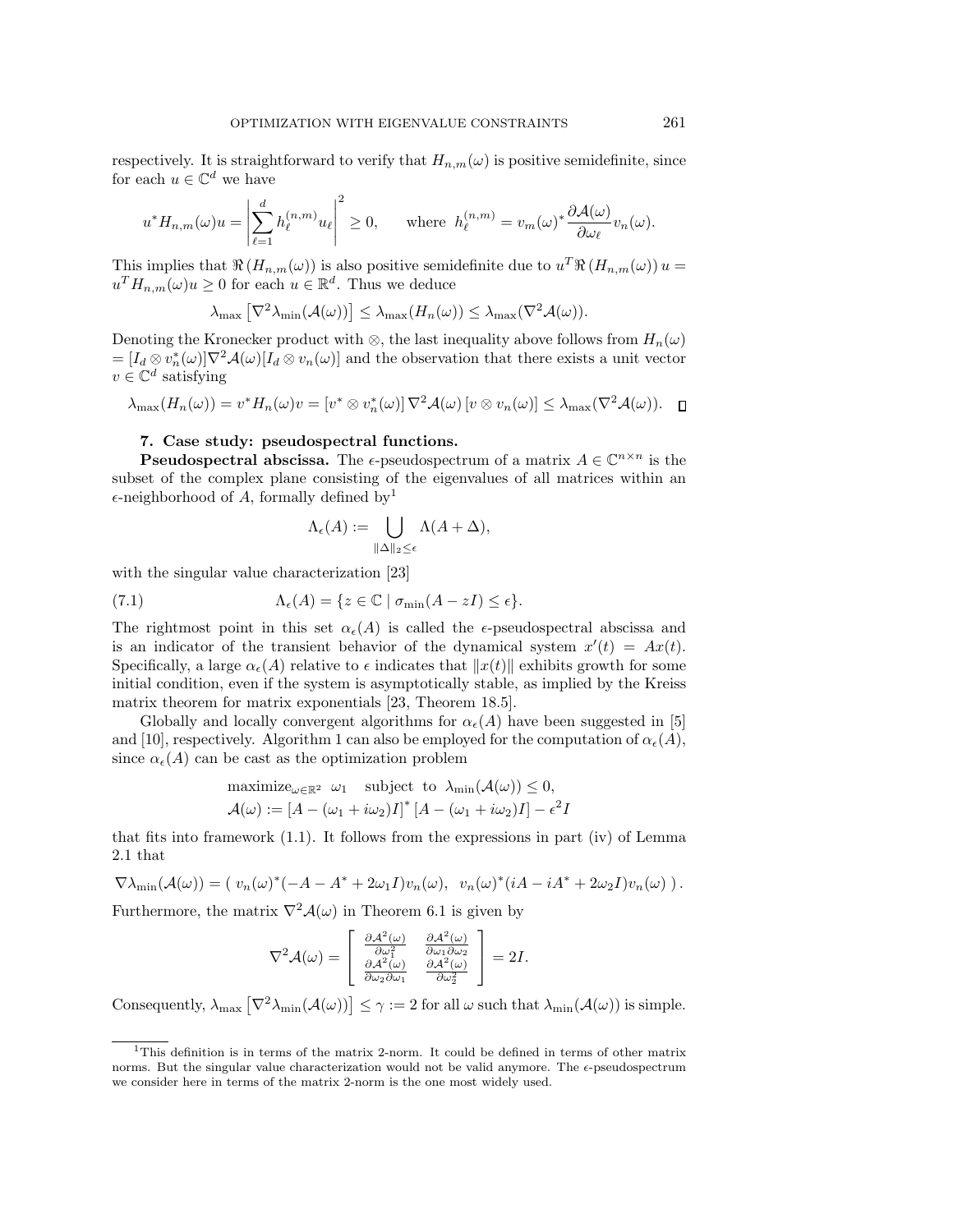<span id="page-16-0"></span>

Fig. 2. The progress of the algorithm to compute the rightmost, leftmost, and outermost points in  $\Lambda_{\epsilon}(A)$  is illustrated for a random  $10 \times 10$  matrix and  $\epsilon = 1$ . The orange curve represents the boundary of  $\Lambda_{\epsilon}(A)$ , while the red disks, blue asterisks, and green crosses mark the iterates of the algorithm to compute the rightmost, leftmost, and outermost points in  $\Lambda_{\epsilon}(A)$ . The real part of the rightmost and the modulus of the outermost points correspond to  $\alpha_{\epsilon}(A)$  and  $\rho_{\epsilon}(A)$ , respectively.

We illustrate Algorithm [1](#page-10-0) on a  $10 \times 10$  random matrix with entries selected from a normal distribution with zero mean and unit variance. We compute the real parts of both the rightmost point and the leftmost point in  $\Lambda_{\epsilon}(A)$  for  $\epsilon = 1$ . Initially,  $\omega^{(0)}$ is chosen as the rightmost eigenvalue. The iterates for the rightmost and leftmost points are depicted in Figure [2](#page-16-0) with red disks and blue asterisks, respectively. The algorithm requires 39 iterations to compute these extreme points accurate up to 12 decimal digits. In Figure [3,](#page-17-0) on the left the later iterates of the algorithm for the rightmost point are shown. At the later iterations, the directions  $(\omega^{(k)} - \omega_*)$  become more or less orthogonal to  $\nabla \lambda_{\min}(\mathcal{A}(\omega_*))$ , equivalently, tangent to the boundary of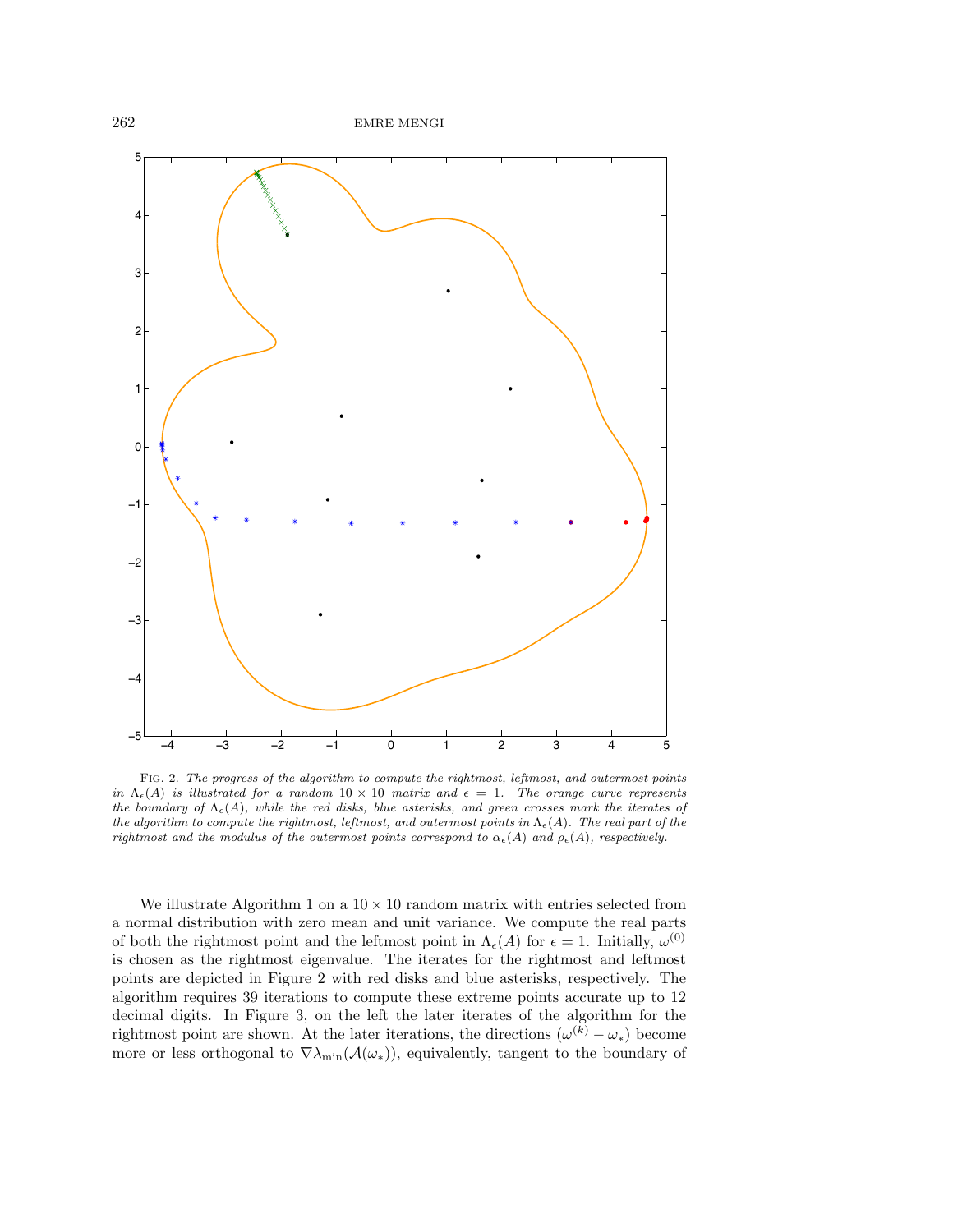<span id="page-17-0"></span>

FIG. 3. Left: A closer look at the iterates (red disks) for the rightmost point in  $\Lambda_{\epsilon}(A)$ ; the blue circle marks the rightmost point computed by the highly accurate algorithm in [\[5\]](#page-22-16). Right: Later iterates (green crosses) for the outermost point in  $\Lambda_{\epsilon}(A)$ ; the blue circle marks the outermost point computed by the algorithm in [\[18\]](#page-22-18).

### TABLE 1

<span id="page-17-1"></span>The errors  $\|\omega^{(k)} - \omega_*\|$  for various k to compute the rightmost point in  $\Lambda_{\epsilon}(A)$ , rounded to 12 decimal digits, are listed for the random matrix example and  $\epsilon = 1$ .

|                     |                                                                                                                                                      |  | 33 |
|---------------------|------------------------------------------------------------------------------------------------------------------------------------------------------|--|----|
| $\mathcal{L}^{(k)}$ | $\beta - \omega_* \ $    1.041 · 10 <sup>-9</sup> 5.27 · 10 <sup>-10</sup> 2.67 · 10 <sup>-10</sup> 1.35 · 10 <sup>-10</sup> 6.9 · 10 <sup>-11</sup> |  |    |

 $\Lambda_{\epsilon}(A)$ , as suggested by assertion (i) of Theorem [5.3.](#page-12-2) As for the rate of convergence, the errors  $\|\omega^{(k)} - \omega_*\|$  involved in computing the rightmost point at later iterations listed in Table [1](#page-17-1) indicate a linear convergence. The projected Hessian reduces to the scalar  $\mathcal{H}_V = \frac{\partial^2 \lambda_{\min}(\mathcal{A}(\omega_*))}{\partial \omega_2^2}$ , so assertion (ii) of Theorem [5.3](#page-12-2) implies

$$
\lim_{k \to \infty} \frac{\|\omega^{(k+1)} - \omega_*\|}{\|\omega^{(k)} - \omega_*\|} = \left|1 - \frac{1}{\gamma} \mathcal{H}_V\right| = \left|1 - \frac{1}{2} \frac{\partial^2 \lambda_{\min}(\mathcal{A}(\omega_*))}{\partial \omega_2^2}\right|.
$$

For the particular  $10 \times 10$  example, the ratio above is 0.506 (rounded to three decimal digits). This ratio of decay in the error is confirmed in practice by Table [1.](#page-17-1)

This application of the algorithm here to the pseudospectral abscissa and the algorithm in [\[10\]](#page-22-17) both generate sequences converging locally at a linear rate. However, the algorithm here is based on the computation of smallest singular values repeatedly. On the other hand, the algorithm in [\[10\]](#page-22-17) requires the computation of rightmost eigenvalues, which is typically less reliable than the computation of smallest singular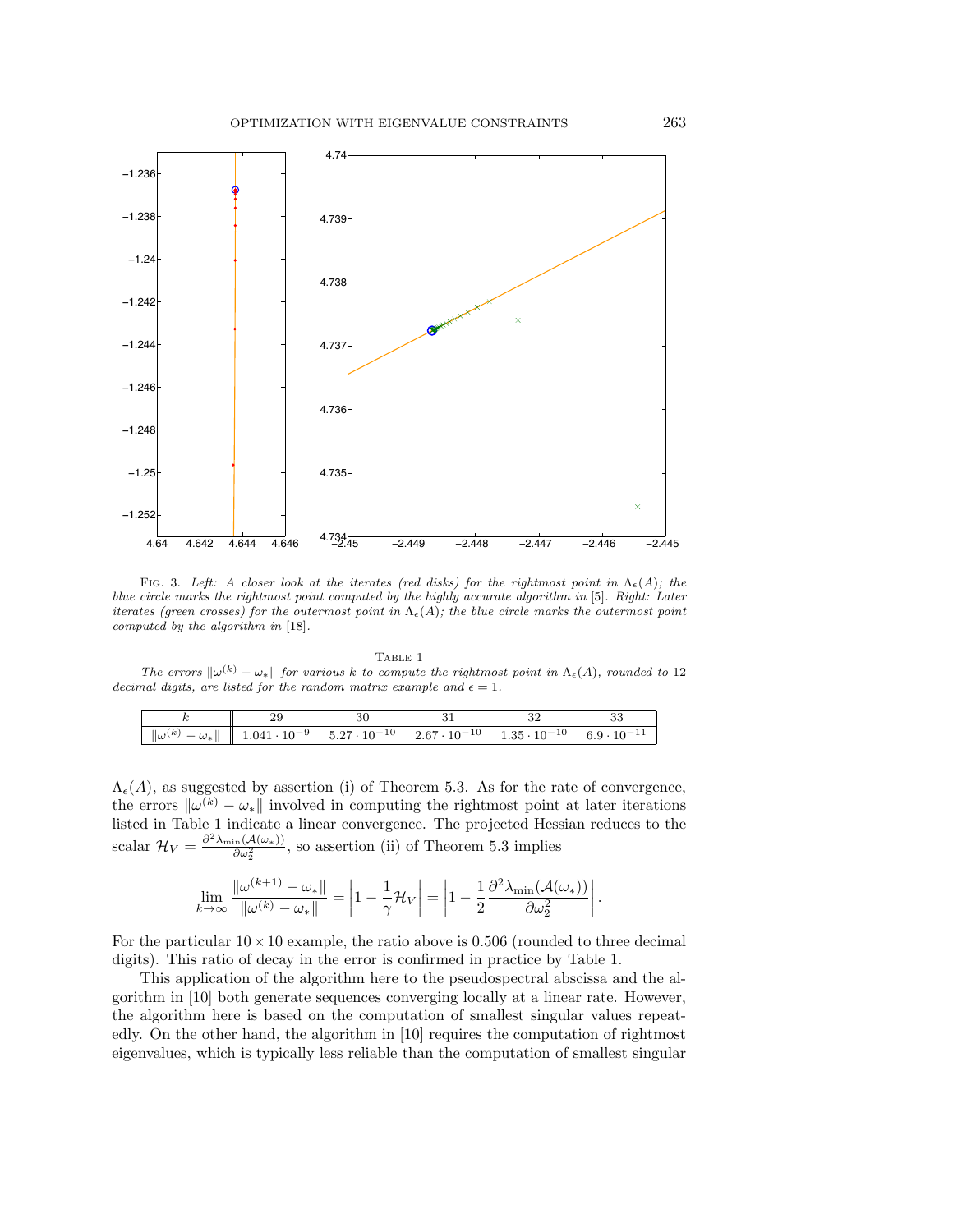values. The algorithm in [\[5\]](#page-22-16) is globally convergent. But it is considerably less efficient compared to the algorithms here and in [\[10\]](#page-22-17), as it requires the computation of all eigenvalues of Hamiltonian matrices of twice the size of the original problem.

**Pseudospectral radius.** The modulus of the outermost point  $\rho_{\epsilon}(A)$  in the  $\epsilon$ pseudospectrum  $\Lambda_{\epsilon}(A)$  is called the  $\epsilon$ -pseudospectral radius [\[23\]](#page-22-0). This quantity is associated with the transient behavior of the discrete dynamical system  $x_{k+1} = Ax_k$ , as implied by the Kreiss matrix theorem for matrix powers [\[23,](#page-22-0) Theorem 18.1].

When  $\Lambda_{\epsilon}(A)$  is defined in terms of the matrix 2-norm and using the singular value characterization [\(7.1\)](#page-15-2), we deduce

<span id="page-18-0"></span>(7.2) 
$$
\rho_{\epsilon}(A) = \text{maximize}_{\omega \in \mathbb{R}^2} \quad \omega_1 \quad \text{subject to} \quad \lambda_{\min}(\mathcal{A}(\omega)) \leq 0, \mathcal{A}(\omega) := (A - \omega_1 e^{i\omega_2} I)^* (A - \omega_1 e^{i\omega_2} I) - \epsilon^2 I.
$$

Now the expressions for the first derivatives take the form

 $\nabla \lambda_{\min}(\mathcal{A}(\omega)) = (v_n(\omega)^*(-2\Re(e^{-i\omega_2}A)+2\omega_1 I)v_n(\omega), v_n(\omega)^*(-2\Im(\omega_1 e^{-i\omega_2}A))v_n(\omega)),$ 

whereas

$$
\nabla^2 \mathcal{A}(\omega) = \begin{bmatrix} 2I & -2\Im(e^{-i\omega_2}A) \\ -2\Im(e^{-i\omega_2}A) & 2\Re(\omega_1 e^{-i\omega_2}A) \end{bmatrix}
$$

.

Since  $\rho_{\epsilon}(A) \leq ||A||_2 + \epsilon$ , for all feasible  $\omega$  we have  $\omega_1 \leq ||A||_2 + \epsilon$ . Thus, Gershgorin's theorem [\[12,](#page-22-19) Theorem 6.1.1] applied to  $\nabla^2 \mathcal{A}(\omega)$ , combined with Theorem [6.1,](#page-14-1) yields

 $\lambda_{\max}\left[\nabla^2\lambda_{\min}(\mathcal{A}(\omega))\right] \leq \gamma := \max\left(2 + 2\|A\|_2, 2\epsilon \|A\|_2 + 2\|A\|_2^2 + 2\|A\|_2\right)$ 

for all  $\omega \in \mathcal{B}(0, ||A||_2 + \epsilon)$  such that  $\lambda_{\min}(\mathcal{A}(\omega))$  is simple. Here, we benefit from the fact that  $q_k(\omega)$  for each k is a support function on the ball  $\mathcal{B}(0, ||A||_2 + \epsilon)$ , which contains the feasible set  $F$  (see the note after Theorem [2.2\)](#page-2-2).

We apply Algorithm [1](#page-10-0) to compute  $\rho_{\epsilon}(A)$  starting with  $\omega^{(0)}$  set equal to the eigenvalue with the largest modulus. In Figure [2,](#page-16-0) the green crosses mark the iterates of the algorithm on the  $10 \times 10$  random matrix of the previous part and for  $\epsilon = 1$ . The directions  $(\omega^{(k)} - \omega_*)$  for the later iterates  $\omega^{(k)}$ , as illustrated on the right in Figure [3,](#page-17-0) again become tangent to the boundary of  $\Lambda_{\epsilon}(A)$ , which is in harmony with assertion (i) of Theorem [5.3.](#page-12-2) For the rate of convergence, by assertion (ii) of Theorem [5.3,](#page-12-2) we have

$$
\lim_{k \to \infty} \frac{\|\omega^{(k+1)} - \omega_*\|}{\|\omega^{(k)} - \omega_*\|} = \left|1 - \frac{1}{\gamma} \frac{\partial^2 \lambda_{\min}(\mathcal{A}(\omega_*) )}{\partial \omega_2^2}\right|
$$

for the matrix-valued function  $\mathcal{A}(\omega)$  in [\(7.2\)](#page-18-0). This quantity is equal to 0.791 (rounded to three decimal digits) for the particular example. This is confirmed by Table [2,](#page-18-1) as it indicates a linear convergence with the ratio of two consecutive errors roughly equal to 0.791.

<span id="page-18-1"></span>TABLE 2 The errors  $\|\omega^{(k)} - \omega_*\|$  for various k to compute the outermost point in  $\Lambda_{\epsilon}(A)$  are listed for the random matrix example and  $\epsilon = 1$ .

| $\ \omega^{(k)}\ $ | $\sim -\omega_* \  \  1.105 \times 10^{-7} \quad 8.742 \cdot 10^{-8} \quad 6.918 \cdot 10^{-8} \quad 5.474 \cdot 10^{-8} \quad 4.332 \cdot 10^{-8}$ |  |  |
|--------------------|-----------------------------------------------------------------------------------------------------------------------------------------------------|--|--|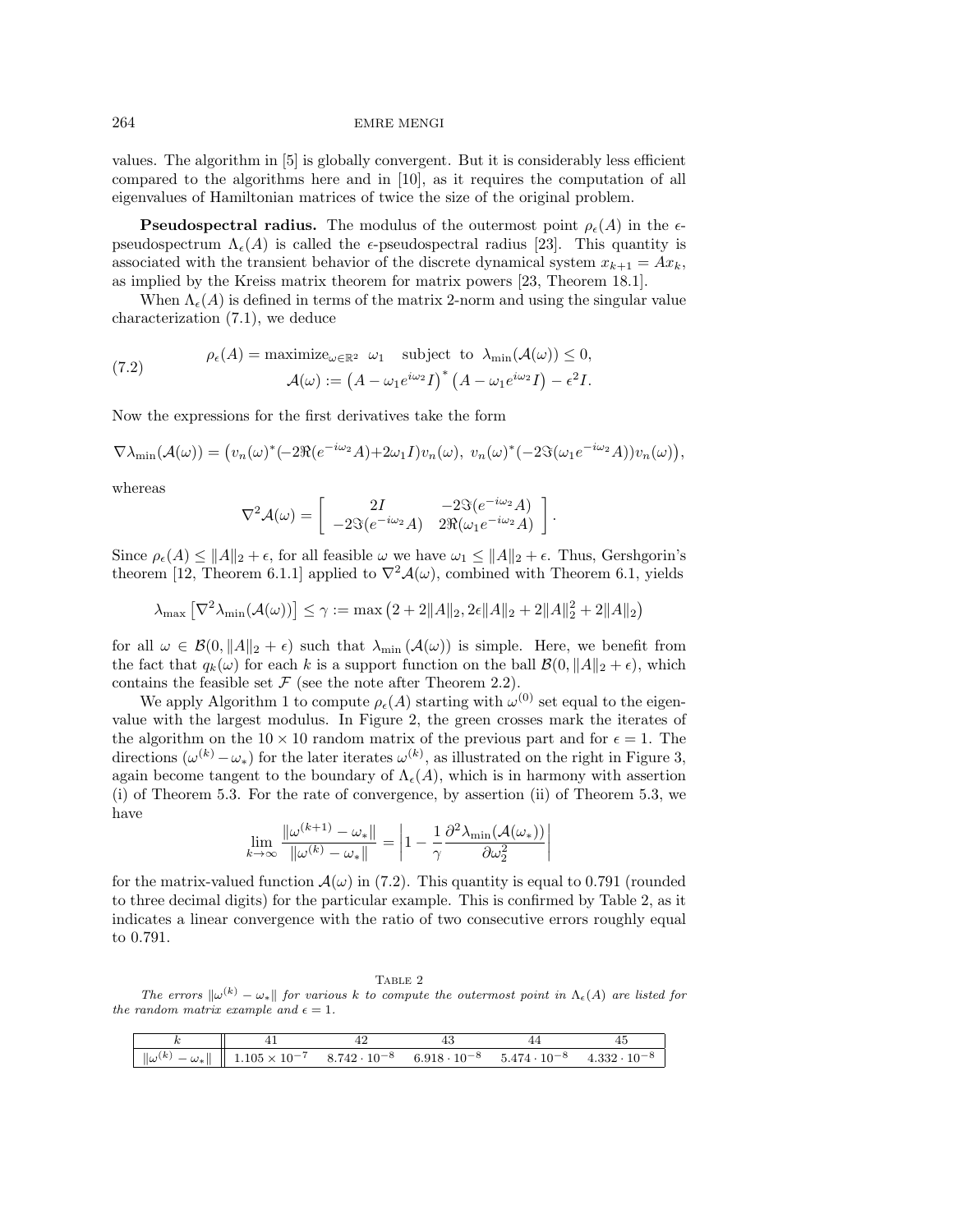<span id="page-19-1"></span><span id="page-19-0"></span>8. Variations. We consider the following variations of the main framework:

| (8.1) | maximize $c^T\omega$  |  | subject to $\lambda_{\max}(\mathcal{A}(\omega)) \leq 0$ , and |  |
|-------|-----------------------|--|---------------------------------------------------------------|--|
| (8.2) | maximize $c^T \omega$ |  | subject to $\lambda_{\min}(\mathcal{A}(\omega)) \geq 0$ .     |  |

The family of convex as well as nonconvex semidefinite programs are closely related to these frameworks. More specific applications include certain robust stability problems in control theory which can be addressed within the first framework, and structural design problems (where a smallest eigenvalue corresponding to the buckling load of the structure [\[9\]](#page-22-20) is required to be bounded below) that are relevant to the second framework. Indeed, each one of these frameworks can be turned into the other, as the conditions  $\lambda_{\min}(\mathcal{A}(\omega)) \geq 0$  and  $\lambda_{\max}(-\mathcal{A}(\omega)) \leq 0$  are equivalent. Algorithm [1](#page-10-0) defined in terms of  $\lambda_{\max}(\cdot)$  rather than  $\lambda_{\min}(\cdot)$  usually works well in practice in our experience. Letting  $\hat{\lambda}_k := \lambda_{\max}(\mathcal{A}(\omega^{(k)}))$  and  $\nabla \hat{\lambda}_k := \nabla \lambda_{\max}(\mathcal{A}(\omega^{(k)}))$ , this is explained by the property

<span id="page-19-2"></span>(8.3) 
$$
\lambda_{\max}(\mathcal{A}(\omega)) \leq \hat{q}_k(\omega) := \hat{\lambda}_k + \nabla \hat{\lambda}_k^T(\omega - \omega^{(k)}) + \frac{\gamma}{2} ||\omega - \omega^{(k)}||^2 \quad \forall \omega \in \mathbb{R}^d
$$

that seems to hold for large  $\gamma$ .

We illustrate the algorithm for  $(8.1)$  and  $(8.2)$  on two examples. In both of these examples, we set  $\gamma = 100$  in [\(8.3\)](#page-19-2) and  $\epsilon_1 = \epsilon_2 = 10^{-6}$  in Algorithm [1.](#page-10-0) The first one concerns the stabilization of a linear control system by output feedback, that is, for a given system

$$
x'(t) = Ax(t) + Bu(t), \quad y(t) = Cx(t),
$$

where  $A \in \mathbb{C}^{n \times n}, B \in \mathbb{C}^{n \times m}, C \in \mathbb{C}^{p \times n}$  determination of a matrix  $K \in \mathbb{C}^{m \times p}$ , consequently an output feedback  $u(t) = Ky(t)$ , such that the system is asymptotically stable. This could equivalently be expressed as the determination of a matrix  $K$  such that  $A + B K C$  has all of its eigenvalues on the left half of the complex plane. This problem has drawn substantial interest since the 1970s; for instance, derivation of algorithms and simple mathematical characterizations to check the existence of stabilizing output feedbacks have been referred to as major open problems in the survey paper [\[2\]](#page-22-21). We refer to [\[22\]](#page-22-22) and references therein for recent developments regarding output feedback stabilization. Here we focus on the case when  $A$  is Hermitian,  $C = B^*$ , and  $K = K(\omega) = \sum_{j=1}^{\kappa} \omega_j K_j$ , where  $K_j$  is a given Hermitian matrix and  $\omega_j \in \mathbb{R}$  is a parameter for  $j = 1, ..., \kappa$ . We assume that the system is stabilizable by output feedback for certain values of parameters  $\omega_1, \ldots, \omega_\kappa$  and aim for a robustly stable system that is as close to the original system as possible in a certain sense. Formally, we would like to solve

<span id="page-19-4"></span>(8.4) minimize 
$$
\sum_{j=1}^{\kappa} \omega_j \|K_j\|_2
$$
 subject to  $\lambda_{\max}(A + BK(\omega)B^*) \leq -\delta$ 

for a given  $\delta > 0$  over the parameters  $\omega \in \mathbb{R}^{\kappa}$ . This falls into the scope of framework [\(8.1\)](#page-19-1). In Figure [4](#page-20-0) on the top, the progress of the algorithm is shown for such an example with two parameters (i.e.,  $\kappa = 2$ ),  $\delta = 0.1$ ,  $A \in \mathbb{C}^{20 \times 20}$ ,  $B \in \mathbb{C}^{20 \times 10}$ , and  $K_1, K_2 \in \mathbb{C}^{10 \times 10}$  $K_1, K_2 \in \mathbb{C}^{10 \times 10}$  $K_1, K_2 \in \mathbb{C}^{10 \times 10}$  are random matrices.<sup>2</sup> The curves represent the level sets of  $\lambda_{\max}(A + BK(\omega)B^*)$ , in particular the rightmost curve represents the -0.1 level set. The algorithm started from  $\omega^{(0)} = (11, 11)$  requires 546 iterations to converge

<span id="page-19-3"></span><sup>2</sup>The matrices are available at http://home.ku.edu.tr/∼[emengi/software/robustcontrol.mat.](http://home.ku.edu.tr/~emengi/software/robustcontrol.mat.)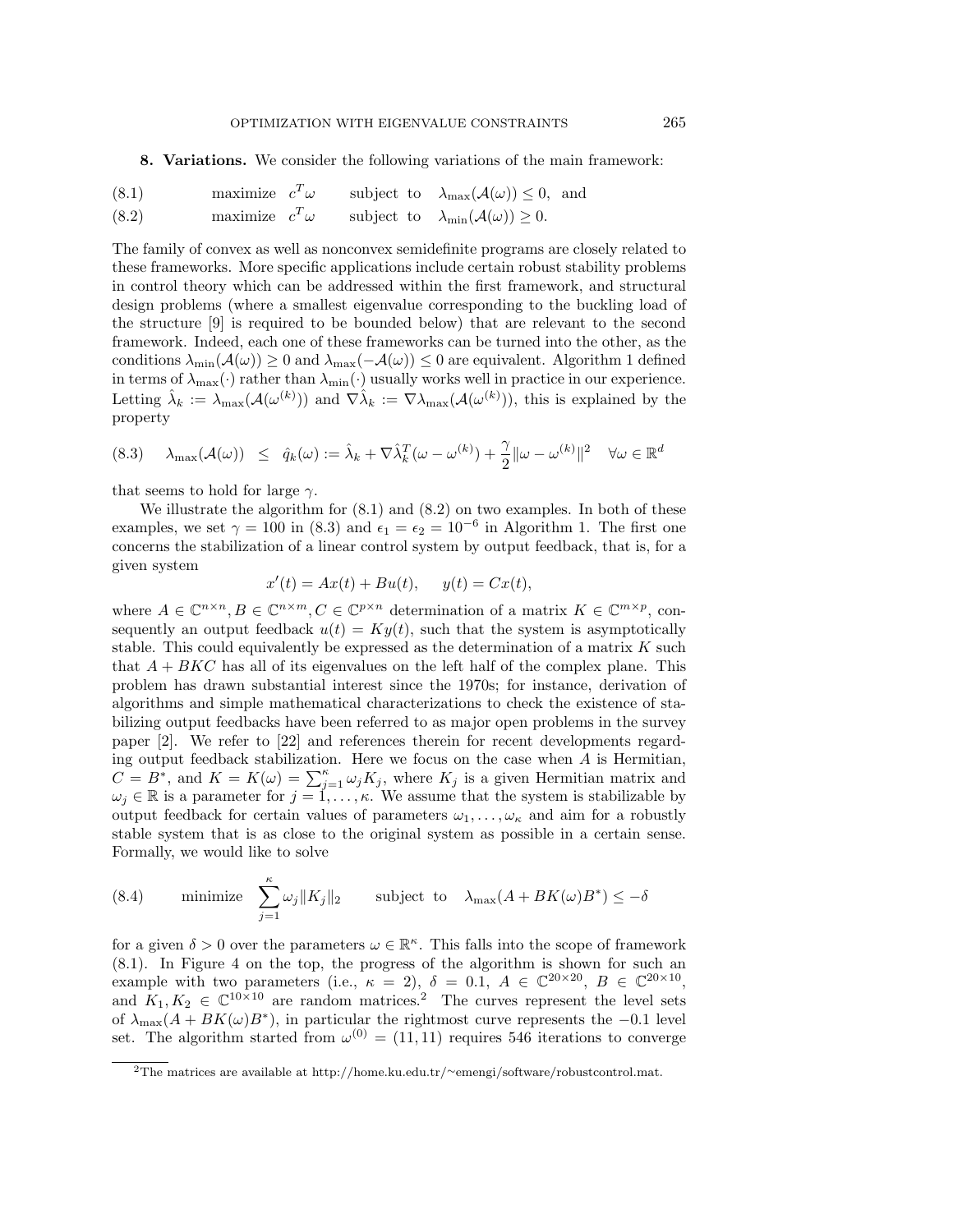<span id="page-20-0"></span>

FIG. 4. Illustration of the algorithm for the solutions of  $(8.4)$ ,  $(8.5)$ . In each figure, the curves represent the level sets of the associated eigenvalue function. On the top, the rightmost curve corresponds to the −0.1 level set. At the bottom, the curve to which the dashed line is tangent corresponds to the 0.1 level set. The blue crosses are the iterates generated by the algorithm, whereas the red asterisks are the converged minimizer  $\omega_*$  up to tolerances. The dashed line represents  $\{\omega \mid c^T \omega = c^T \omega_*\}$  for  $c = [\|K_1\|_2 \ \|K_2\|_2]^T$  on the top and for  $c = [1 \ 1]^T$  at the bottom. In each case, this line is tangent to the boundary of a level set at  $\omega_*$ , specifically, -0.1 level set of the eigenvalue function on the top and 0.1 level set of the eigenvalue function at the bottom.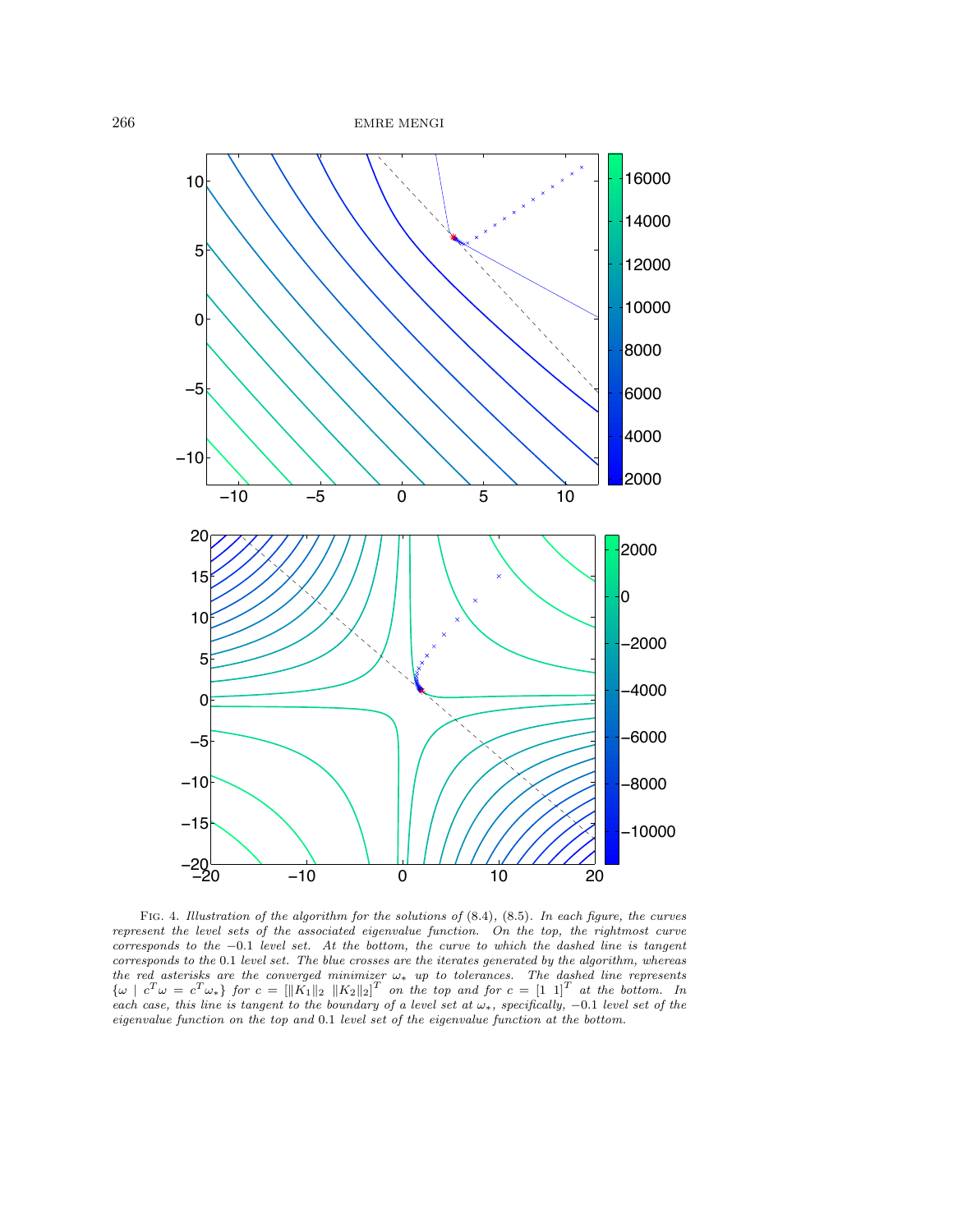to  $\omega_* = (3.1431, 5.9440)$  (marked by the red asterisk in the figure). This converged point  $\omega_*$  is a local minimizer up to tolerances, as indeed  $\lambda_{\max}(A + BK(\omega_*)B^*) =$  $-0.10000002$  and  $\left| c^T \nabla \lambda_{\max} (\mathcal{A}(\omega_*)) / (\|c\| \|\nabla \lambda_{\max} (\mathcal{A}(\omega_*)) \|) - 1 \right| = 9.96 \cdot 10^{-7}$  for  $c =$  $\left[\begin{array}{cc} ||K_1||_2 \\ ||K_2||_2 \end{array}\right]^T$ . Convergence behavior similar to the pseudospectral functions is observed here. For instance, it is clear from the figure that  $(\omega^{(k)} - \omega_*)/||\omega^{(k)} - \omega_*||$ becomes tangent to the boundary of the feasible set in the limit.

<span id="page-21-0"></span>The second example concerns

(8.5) minimize 
$$
\sum_{j=1}^{\kappa} \omega_j
$$
 subject to  $\lambda_{\min}(\mathcal{A}(\omega)) \ge \beta$ 

for a given  $\beta > 0$ . This problem can be interpreted as the minimization of the volume of a column subject to a constraint on its buckling load. It may be desirable to include other (typically linear and bilinear) constraints in addition to the eigenvalue constraint and impose the smallest eigenvalue constraint in terms of a generalized eigenvalue problem as in [\[1\]](#page-22-1). Here, we employ this simplified formulation, but in terms of a bilinear matrix-valued function  $\mathcal{A}(\omega) := \sum_{j=1}^{\kappa} \sum_{k=1}^{\kappa} \omega_j \omega_k A_{jk} + \sum_{j=1}^{\kappa} \omega_j A_j + A_0$ , which makes the problem nonconvex. We consider the problem with respect to two parameters (i.e.,  $\kappa = 2$ ),  $\beta = 0.1$  and  $A_0, A_1, A_2, A_{12} \in \mathbb{C}^{20 \times 20}$ , that are random Hermitian.[3](#page-21-1) An illustration of the algorithm is given at the bottom in Figure [4.](#page-20-0) The curves represent the level sets of  $\lambda_{\min}(\mathcal{A}(\omega))$ , in particular the innermost red curve represents the 0.1 level set. The algorithm initiated with  $\omega^{(0)} = (10, 15)$  terminates at  $\omega_* = (1.9963, 1.0400)$  after 60 iterations. It can be verified that this point is a local minimizer up to tolerances, indeed  $\lambda_{\min}(\mathcal{A}(\omega_*)) = 0.1000008$  and  $|(c^T \nabla \lambda_{\min}(\mathcal{A}(\omega_*)))/(||c|| || \nabla \lambda_{\min}(\mathcal{A}(\omega_*))||) - 1| = 8.91 \cdot 10^{-8}$ , where  $c = \begin{bmatrix} 1 & 1 \end{bmatrix}^T$ .

9. Conclusion. Various applications give rise to problems that involve optimization of a linear objective function subject to minimum eigenvalue constraints, or optimization problems of similar spirit, such as the calculation of the pseudospectral functions, shape optimization problems in structural design, and robust stability problems in control theory. We explored support function based approaches that construct global overestimators for the eigenvalue function appearing in the constraint. The global overestimators are quadratic functions and utilize derivatives. They lead to a linearly convergent algorithm robust against the nonsmooth nature of smallest eigenvalue functions. We established a local convergence result regardless of the multiplicity of the eigenvalue at the optimal points. Thus, the algorithm is immune to nonsmoothness at the optimal points and at nearby points. The rate of the convergence of the algorithm is also analyzed, leading us to a fine understanding of the factor affecting the rate of convergence, basically the eigenvalue distribution of a projected Hessian matrix. A MATLAB implementation of this algorithm is available on the web.[4](#page-21-2)

Efficient extensions of the algorithm when there are multiple smallest eigenvalue constraints, possibly mixed with quadratic constraints, may be worth exploring. When the linear objective function is replaced by a convex objective function, the algorithm seems applicable, but the convex and smooth subproblems need to be solved numerically, for instance, via an interior point method. Convergence and rate of convergence analyses in these more general settings may be intricate and worth studying.

<span id="page-21-1"></span><sup>3</sup>The matrices are available at http://home.ku.edu.tr/∼[emengi/software/structuredesign](http://home.ku.edu.tr/~emengi/software/structuredesign_bilinear.mat.) [bilinear.mat.](http://home.ku.edu.tr/~emengi/software/structuredesign_bilinear.mat.)

<span id="page-21-2"></span><sup>4</sup>http://home.ku.edu.tr/∼[emengi/software/eigoptc.html.](http://home.ku.edu.tr/~emengi/software/eigoptc.html)